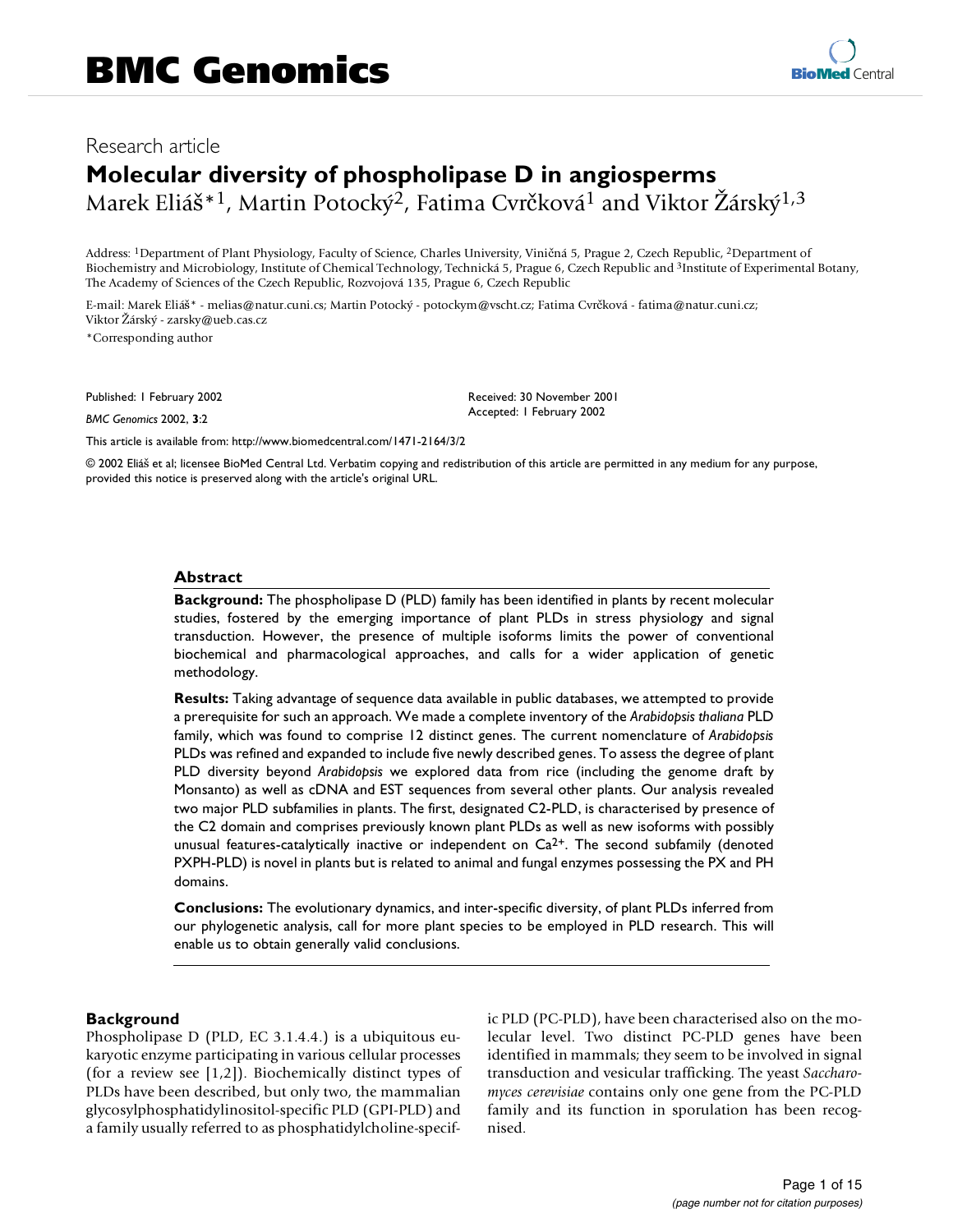Plants are a traditional model for PLD research. Indeed, PLD activity was first described from a plant source [[3](#page-13-2)], and the first cloned eukaryotic cDNA coding for a PLD was isolated from the castor bean, *Ricinus communis*[[4\]](#page-13-3). Using mainly biochemical and pharmacological approaches, plant PLD has been implicated in many cellular processes (reviewed in [[2](#page-13-1)]). Beside its roles in membrane degradation and turnover during senescence, seed germination and under stress conditions, plant PLD is emerging as an important component of signal transduction cascades, e.g. in response to wounding, abscisic acid [[2](#page-13-1)] or Nod factors [[5](#page-13-4)]. Earlier pharmacological evidence for the involvement of heterotrimeric G-proteins in plant PLD regulation [\[6\]](#page-13-5) has been recently strengthened by a report on direct interaction of an alpha subunit of a G-protein with PLD $\alpha$  in tobacco [[7](#page-13-6)]. Also products of PLD action, i.e. phosphatidic acid (PA), diacylglycerol and N-acylethanolamine, are potential signalling molecules in plants (reviewed in [[8](#page-13-7)[,9\]](#page-13-8)).

Up to now about 20 PLDs have been cloned from plants. Multiple isoforms have been found in some species, complicating the study of plant PLD. Application of a reverse genetic approach, combining the knowledge of genomic sequences and molecular genetic techniques, holds greatest promises here. This can be documented e.g. by successful inactivation of the *AtPLD*α*1* gene in *Arabidopsis thaliana* by antisense strategy, which allowed identification of a novel PLD activity in plants [[10](#page-13-9)[,11\]](#page-13-10).

Thorough characterisation of the gene family concerned is an obvious prerequisite for productive application of the reverse-genetic approach. Here we present the results of a detailed comparative analysis of the Arabidopsis and rice PLD families, combining data from the complete Arabidopsis genome sequence [\[12](#page-13-11)], publicly available rice (*Oryza sativa*) genomic and cDNA sequences, and the draft rice genome data made available by Monsanto [[13\]](#page-13-12). Extensive EST collections from three plant species, tomato (*Lycopersicon esculentum*), *Medicago truncatula* and *Sorghum bicolor,* have been included into the analysis to provide the insight into the inter-specific variability of plant PLDs. Our results indicate that the angiosperm PLD family, comprising two major subfamilies (C2- and PXPH-PLDs), is evolutionarily very dynamic, and conclusions based on a single species (such as Arabidopsis) might not therefore be simply applicable to others.

## **Results and Discussion** *A dozen Arabidopsis PLDs*

<span id="page-1-0"></span>Up to now several cDNAs representing six distinct PLDencoding genes have been reported from Arabidopsis (Table [1\)](#page-1-0). Using the cloned PLDs from Arabidopsis and other organisms we conducted exhaustive BLAST searches of the Arabidopsis sequences available from GenBank and

found 12 genes from the eukaryotic PC-PLD family, five of them not yet recorded in the literature. All genes found code for proteins containing all the conserved sequence motifs characteristic of eukaryotic PLDs, including two copies of the invariant catalytic HxKxxxxD motif [\[1](#page-13-0)], suggesting that all probably posses the genuine PLD enzymatic activity (thougt this must be proven experimentally). The catalytic HxKxxxxD motif is shared also by other proteins put together with the eukaryotic PLDs into the PLD superfamily [\[14](#page-13-13)], we however did not identify any other members of the superfamily in Arabidopsis besides the 12 PC-PLDs.

Before attempting a detailed phylogenetic analysis of the Arabidopsis PLDs, we used a combination of computational tools, comparison with cDNAs/ESTs and information from protein alignments to verify the exon-intron structures proposed by AGI annotators (see Materials and Methods). In several cases, prediction ambiguities and cloning or sequencing errors have been uncovered, and refined gene models and protein sequence predictions have been obtained and used in further analysis (see the discussion below and Additional file 1.

All Arabidopsis PLDs can be classified into two subfamilies (Fig. [1A](#page-3-0)). Since these subfamilies differ by the presence of distinct N-terminal phospholipid-binding domains (C2 vs. PX-PH), we propose denoting them as C2- PLDs and PXPH-PLDs. The C2-PLD subfamily contains 10 Arabidopsis isoforms harbouring a phospholipid/ Ca2+-binding fold called the C2 (or CalB) domain (Fig. [2,](#page-4-0) [5](#page-7-0)). Seven genes have been already found in the genome, including *AtPLD*α*1* (formerly PLDα), *AtPLD*β*1* (previously PLDβ) and a tandem triplication of *AtPLD*γ*1, AtPLD*γ*2* and *AtPLD*γ*3*[[2](#page-13-1)]. A gene tentatively designated as PLDδ1 [[2](#page-13-1)] should in our view be more suitably labelled *AtPLD*β*2* (see below), while we keep the term  $AtPLD\delta$  for a gene recently reported with this designation [[15](#page-13-14)[,16\]](#page-13-15). (see Table [1](#page-1-0)).

We suggest the term *AtPLD*α*2* for a newly identified homolog closely related to *AtPLD*α*1* (88 % sequence identity at the protein level). Interestingly, *AtPLD*α*1* and *AtPLD*α*2* genes reside within one of several large-scale intragenomic duplications believed to be remnants of a tetraploidisation event dated 112 Myr ago [[12](#page-13-11)], pointing toward probable evolutionary origin of these two paralogs. The remaining Arabidopsis C2-PLD genes do not correspond to any of the previously established group, so we propose terming them *AtPLD*ε and *AtPLD*ζ*.* (although a PLDε has already been mentioned in a recent review [\[17\]](#page-13-16), it is not clear from the text to which of the Arabidopsis PLD genes it corresponds to.)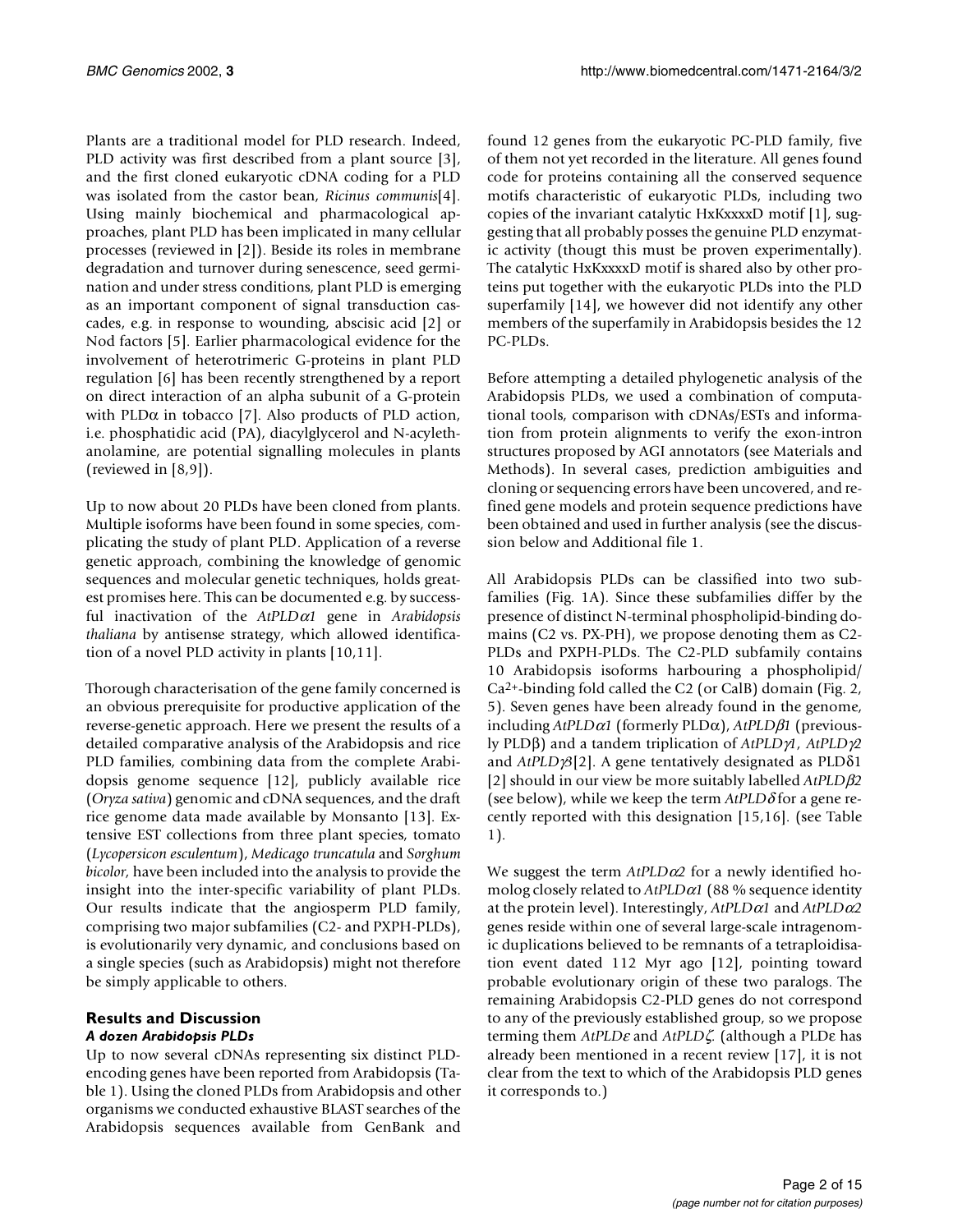| proposed            | original             | genomic locusb                                                                           | number of       | gene sequence <sup>c</sup>                          | <b>cDNA</b>                                                                 | number                    | references                                           |
|---------------------|----------------------|------------------------------------------------------------------------------------------|-----------------|-----------------------------------------------------|-----------------------------------------------------------------------------|---------------------------|------------------------------------------------------|
| gene name           | gene<br>namea        |                                                                                          | coding<br>exons |                                                     |                                                                             | of EST <sub>s</sub>       |                                                      |
| AtPLD $\alpha$ I    | $PLD\alpha$          | At3g15730 / MSJ11.13                                                                     | 3               | AB017071, NC_003074                                 | U36381,<br>AF428278 <sup>d</sup>                                            | 40                        | $[2]$ , $[43]$                                       |
| AtPLD $\alpha$ 2    |                      | Atlg52570 / F6D8.21                                                                      | 3               | AC008016, NC 003070                                 |                                                                             | 0                         |                                                      |
| $AtPLD\beta I$      | PLDB                 | At2g42010 / T6D20.10                                                                     | 10 <sup>e</sup> | U90439, NC 003071                                   | U84568                                                                      | 5                         | $[2]$ , $[11]$                                       |
| AtPLD $\beta$ 2     | $PLD\delta I$        | At4g00240 / F5I10.13                                                                     | 10 <sup>f</sup> | AF195115, AL161471, AF013293,<br><b>NC 003075</b>   | $\blacksquare$                                                              | 0                         |                                                      |
| $AtPLD\gamma$       |                      | At4g11850 / T26M18.60                                                                    | $\overline{10}$ | AL161532, AL078606,<br><b>NC 003075</b>             | AF027408                                                                    | 8                         | $[2]$ , 27]                                          |
| AtPLD $\gamma$ 2    |                      | At4g11830 / T26M18.40                                                                    | $10(11)$ g      | AL161532, AL078606,<br><b>NC 003075</b>             | AF138281h                                                                   | Ι.                        | $[2]$ , $[18]$                                       |
| AtPLD $\gamma$ 3    |                      | At4g11840 / T26M18.50                                                                    | $\overline{10}$ | AL161532, AL078606,<br><b>NC 003075</b>             | AF138281h                                                                   | $\overline{2}$            | $[2]$ , $[18]$                                       |
| AtPLD $\delta$      |                      | At4g35790 / F4B14.60                                                                     | $10^{i}$        | AL161588, AL031986,<br><b>NC 003075</b>             | AF322228 <sup>j</sup> ,<br>AB031047.<br>AF306345.<br>AF274239k,<br>AF424632 | 29                        | $[15]$ , $[16]$ , $[44]$ ,<br>Cheuk et al<br>unpubl. |
| AtPLD $\varepsilon$ | PLDal-<br><b>pha</b> | Atlg55180 / F7A10.25                                                                     | 4               | AC027034, NC 003070                                 |                                                                             | $\mathsf{I}^{\mathsf{m}}$ |                                                      |
| AtPLD $\zeta$       |                      | At5g25370 / F18G18.110                                                                   | 4               | AC006258 <sup>n</sup> , NC 003076                   |                                                                             | 0                         |                                                      |
| AtPLDp1             | PLDzeta              | At3g16790 (5' part)<br>At3g16785 (3' part) /<br>MGL6.24 (5' part) MGL6.27<br>$(3'$ part) | 20              | AB022217 (5' part) AB028608 (3'<br>part), NC_003074 | AF411833                                                                    | $\overline{7}$            | Qin and Wang,<br>unpubl.                             |
| AtPLDp2             |                      | At3g05630 / F18C1.10                                                                     | $16^{\circ}$    | AC011620, NC 003074                                 |                                                                             | 3                         |                                                      |

**Table 1: Summary on Arabidopsis phospholipase D genes. All genes from the eukaryotic PC-PLD family identified in the complete Arabidopsis genome sequence are listed. An additional gene, PLD**δ**2, has been reported in the literature [\[2](#page-13-1)], there is, however, no corresponding ORF in the genomic clone allegedly harbouring the gene (AC004708), and the genomic clone itself has been annotated as "spurious" and excluded from the final assemblage of the complete Arabidopsis genome.**

aFor clarity, gene names used in [2] differing from our nomenclature are noted. Inappropriate designation of AtPLDε as "PLDalpha" has been used by AGI annotators. *AtPLDp1* was designated by Qin and Wang in the respective GenBank entry. b*AGI* gene identifier (the number following "At" refers to chromosome)/BAC-specific locus number <sup>c</sup>GenBank/EMBL/DDBJ accession numbers of genomic clones containing the respective PLD genes; multiple numbers noted for several genes refer to redundant clones or clone assemblages. <sup>d</sup>A 5' truncated cDNA sequence, the ORF incomplete.<br><sup>e</sup>Corrections introduced into the AGI annotation: the 1<sup>st</sup> exon extended with at the 3' end (according to the respective cDNA and ESTs). <sup>f</sup>Corrections introduced into the AGI annotation: the 1st predicted intron included into the ORF and the 5th exon extended with 36 bp at the 3' end to restore conserved regions to restore conserved regions. g*An* obscure intron may be spliced off (perhaps alternatively) from the 1st predicted exon (see the text), hThe same cDNA is noted here for both the *AtPLD*γ*2* and *AtPLD*γ*3* genes, because it is chimeric and contains portions from both the genes (see the text). i Corrections introduced into the AGI annotation: the last six predicted exons removed (according to the corresponding cDNAs and ESTs). j The independently reported *AtPLD*δ cDNAs perhaps represent two distinct splice variants (details in the text). k*A* 5' truncated cDNA sequence. l *A* one-nucleotide deletion at the very 5' end resulting in a rearranged N-terminus of the deduced protein, mAn alleged EST (AV547754) corresponding to the PLDε gene is dubious, as it apparently represents an unspliced transcript or a contamination of the source cDNA library with a genomic fragment. <sup>n</sup>The gene is currently not annotated in the GenBank entry of BAC F18G18 (AC006258), but it has been included into annotation of the whole-chromosome pseudomolecule (NC\_003076). °Corrections introduced into AGI annotation: the  $8<sup>th</sup>$  exon extended with 21 bp at the 5' end to restore a highly conserved region.

Members of the PXPH-PLD subfamily typically bear different two phospholipid-binding domains, the PX (phox) and the PH (pleckstrin-homology) domain, in the N-terminal region (Fig. [2\)](#page-4-0). PXPH-PLDs have previously been known only from animals and fungi, so identification of two Arabidopsis genes belonging to this subfamily adds an important new dimension to the picture of plant PLD. We propose terming these genes *AtPLDp1* and *AtPLDp2* (the "p" from PX and PH) to underline the principal difference between the C2-PLD branch (Greek letters) and the PXPH-PLD subfamily. Very recently, a cDNA has appeared in GenBank corresponding to *AtPLDp1* gene but unfortunately annotated as PLD zeta1 (Table [1\)](#page-1-0). As we believe that our nomenclature better reflects structural and phylogenetic aspects of the plant PLD family, in the rest of this text, the gene names proposed by us are used.

Functionality of those Arabidopsis PLD genes, for which full-length cDNAs have been cloned, is undisputed. Moreover, proteins encoded by three of these genes, PLDβ1,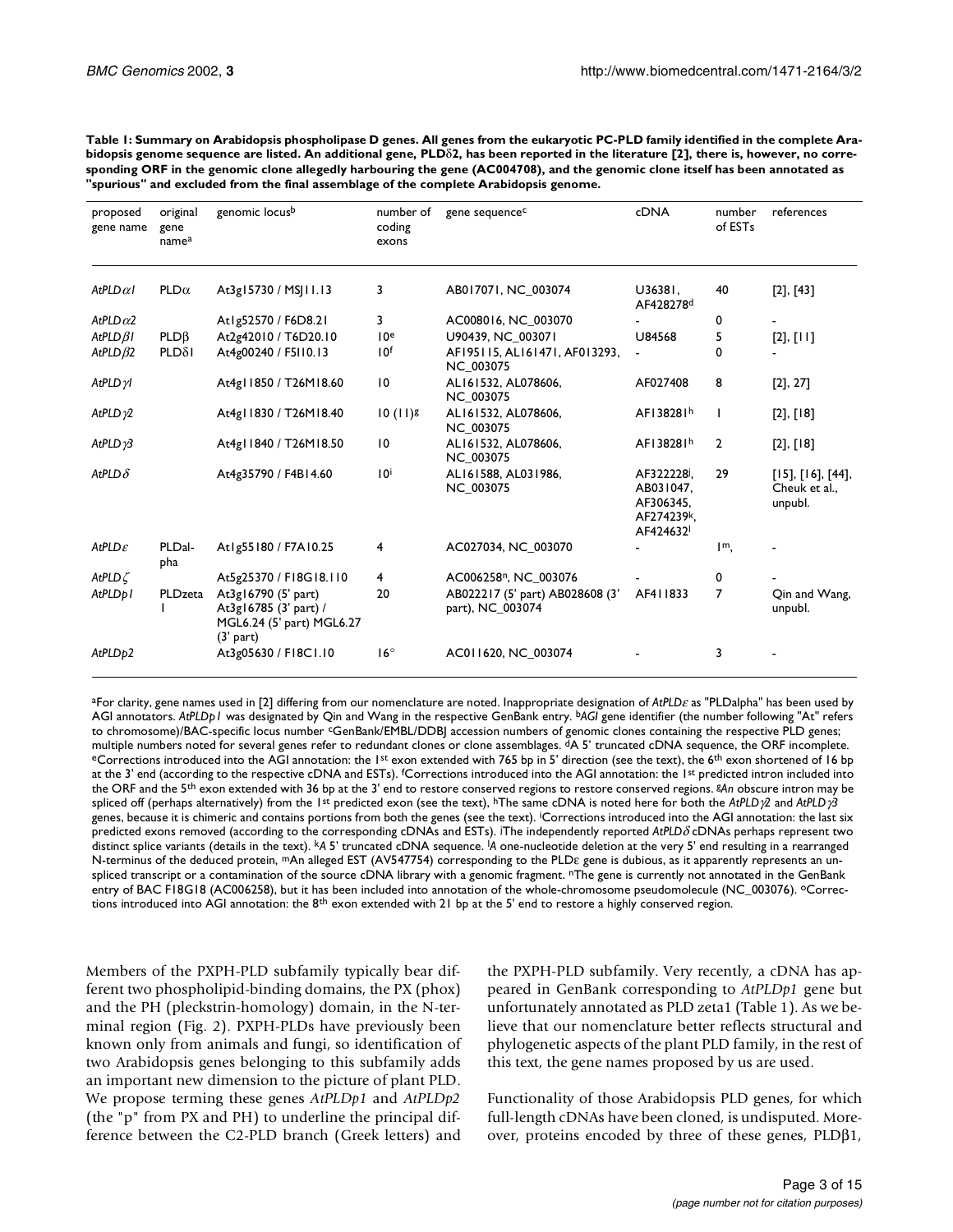

<span id="page-3-0"></span>Phylogenetic analysis of the PC-PLD family. A, an unrooted tree of Arabidopsis, rice and selected non-plant PLDs, constructed by the neighbor-joining method on the basis of a MACAW-generated alignment (see Materials and Methods). C2-PLD and PXPH-PLD subfamilies are indicated by yellow and blue background, respectively. Rooting the tree with a bacterial PLD (not shown) revealed that the two subfamilies are monophyletic. B, more detailed phylogeny of C2-PLDs, based on a manually edited ClustalW alignment (tree constructed as above). Note that the topology corresponds to the previous tree, with the exception of the relationships within the cluster of PLDγ. Two major monophyletic subgroups indicated by different backgrounds appear to differ in the exon-intron organisation (as inferred from data from Arabidopsis, rice, cabbage and castor bean – only cDNA sequences are available for the remaining PLDs). The number of introns in the genes marked by asterisks (\*) differs secondarily from the basic plans. *AtPLD*ε*, AtPLD*ζ and possibly *OsPLD*µ have independently acquired an additional exon (see Fig. [3](#page-5-0)), and *OsPLD*κ has lost 4 introns corresponding to the 3rd, 7th, 8th and 9th introns of beta, gamma, delta and nu PLDs. Numbers next to the nodes are percentages of bootstrap confidence levels calculated from 500 replicates. Trees with highly congruent topology were also obtained by a maximum parsimony method. Species abbreviations: At, *Arabidopsis thaliana;* Bo, *Brassica oleracea;* Ca, *Candida albicans;* Ce, *Caenorhabditis elegans;* Cp, *Craterostigma plantagineum;* Dm, *Drosophila melanogaster,* Gh, *Gossypium hirsutum;* Hs, *Homo sapiens;* Hv, *Hordeum vulgare;* Le, *Lycopersicon esculentum;* Nt, *Nicotiana tabacum;* Os, *Oryza sativa;* Sc, *Saccharomyces cerevisiae;* Rc, *Ricinus communis;* Vu, *Vigna unguiculata;* Zm, *Zea mays.* See Additional files for accession numbers and further sequence information.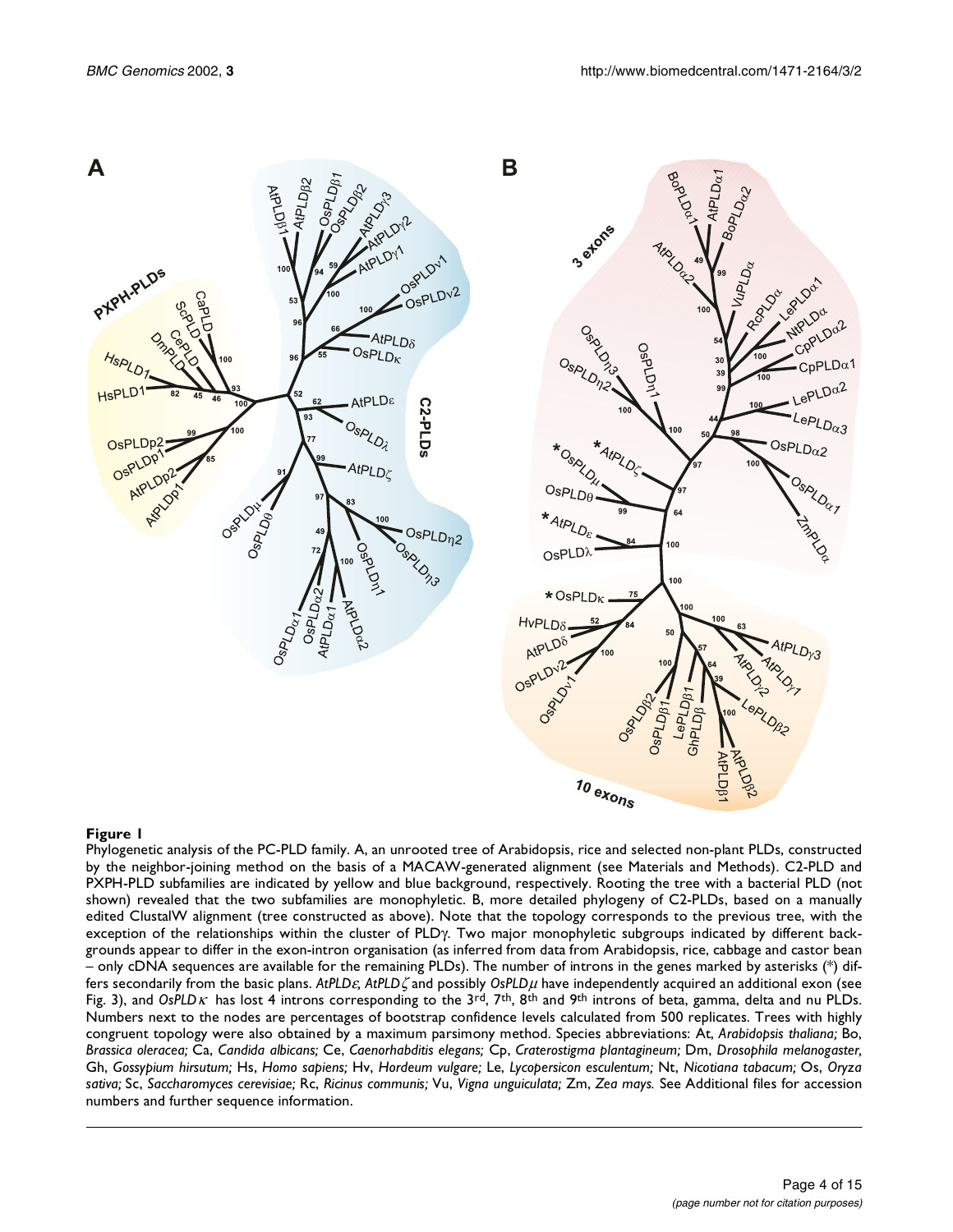

<span id="page-4-0"></span>Schematic diagram of conserved motifs and domains in the two major subfamilies of PC-PLD family. PXPH-PLDs (at the top) and C2-PLDs (at the bottom) differ principally in their N-terminal regions by presence of distinct phospholipidbinding domains, i.e. the PX and PH domains in the case of the PXPH-PLD subfamily, and the C2 domain in the case of the C2-PLD subfamily. Note that the support for presence of the PX domain in plant PXPH-PLDs was slighly below the default cutoff when searched with the Search Pfam tool. The same pays true for the PX domain in AtPLDp1 identified by SMART (see Materials and Methods). HKD boxes refer to catalytic motifs forming together single catalytic site in each protein. The PIP2 box in the PXPH-PLDs relates to a PIP2 binding motif, see the text and Fig. [4](#page-6-0)B.

PLDγ1 and PLDδ, have been characterised biochemically (see [[2](#page-13-1),[16](#page-13-15)]). Expression of several other isoforms is documented by ESTs in GenBank, but there are currently no ESTs available cognate for *AtPLD*α*2, AtPLD*β*2* and *AtPLD*ζ genes (Table [1](#page-1-0)). However, absence of cognate ESTs is not exceptional, since in general only about 60% of predicted Arabidopsis genes are recorded in available EST collections [\[12](#page-13-11)]. It is therefore very likely that expression of most of the genes without ESTs is very low or limited only to some special developmental stages or conditions.

#### *Exon-intron organisation of Arabidopsis PLD genes*

Limitations of theoretical prediction of exon-intron structures are well known and cDNA sequencing is often necessary for building accurate gene models. This proves true also for many of the Arabidopsis PLDs. Unfortunately, four reported cDNAs, i.e. *AtPLD*α*1*, *AtPLD*β*1*, *AtPLD*γ*1* and *AtPLD*γ*2* (Table [1\)](#page-1-0), contain mismatches compared to the highly accurate genomic sequences (reported to contain less than 1 error per  $10^{4}$ -10<sup>5</sup> bp; [[12](#page-13-11)]). While some of the discrepancies may represent a natural polymorphism, others, particularly those associated with frame shifts, are most likely due to sequencing errors or cloning artefacts. This suspicion is also supported by available EST sequences, which nearly always match the genomic sequences, not the cDNAs.

<span id="page-4-1"></span>For example, within the coding portion of the *AtPLD*α*1* cDNA there are four regions with the reading frame shifted relative to the genomic sequence. As a result, the protein sequence derived from the cDNA (AAC49274.1) is

highly divergent from other PLDs in these four regions, while that predicted from the genome data (NP\_188194.1) matches well the PLD consensus. We found similar discrepancies also for *AtPLD*β*1*, *AtPLD*γ*1* and *AtPLD*γ*2* cDNAs. Moreover, published *AtPLD*γ*1* and *AtPLD*γ*2* cDNAs appear to be chimeric, perhaps due to cloning artefacts. The last ~180 nucleotides of *AtPLD*γ*1* cDNA apparently originate from a gene encoding a pseudo-response regulator (AB046955, chromosome 5). Similarly, the 3' third of the cDNA reported as *AtPLD*γ*2*[[18\]](#page-13-17) is actually derived from the *AtPLD*γ*3* gene. We therefore believe that the cDNA sequences have to be interpreted very cautiously, and we base our conclusions mainly on the genome project data. In several cases, however, we proposed corrections of the AGI annotation of PLD genes. Details and refined coding sequences can be found in the Additional files, most important aspects are also discussed below.

Despite sequencing errors, the *AtPLD*α*1* cDNA is in good agreement with the previously suggested gene structure, the gene contains three coding exons and a 5' non-coding one (Fig. [3\)](#page-5-0), similarly to other characterised PLD genes from the alpha subgroup [[2](#page-13-1)]. Coding portion of the *AtPLD*α*2* gene appears to be arranged in the same way, but whether there is also a non-coding exon in the 5' UTR that could be proven only by cloning of the respective cD-NA. Two other predicted Arabidopsis genes, *AtPLD*ε and *AtPLD*ζ*,* appear also to exhibit structures related to alphatype PLDs, but differ by the presence of an additional intron. This intron resides at different positions in both genes, suggesting that it has been acquired independently by *AtPLD*ε and *AtPLD*ζ*.*

*AtPLD*β*1* gene was found to consist of 10 exons [\[2\]](#page-13-1). Current database annotation should, however, be corrected in some points (see Table [1](#page-1-0) and Additional file for details). Most importantly, there is a long region devoid of inframe STOP-codons upstream from the first predicted exon, and the ORF could be thus extended in the 5' direction (Fig. [3](#page-5-0)). This would add an unusual, ~250 aa long N-terminal projection to the PLDβ1 protein. However, the potential initiation codon upstream of the predicted one is just out of the region covered by the respective cDNA, suggesting that the cDNA might be 5' truncated. There are several reasons arguing for inclusion of the N-terminal extension. First, such a long sequence would have most likely accumulated STOP-codons if not translated. Second, we found such an N-terminal extension (though loosely conserved) in other PLDs of the beta group, including also Arabidopsis PLDβ2, tomato PLDβ2 ([\[19\]](#page-13-18); AY013256) and two PLDβ isoforms from rice (see Table [2](#page-4-1)). Third, a cotton cDNA coding for a PLDβ (AF159139) contains a very long 5' leader sequence (more than 1300 bp) harbouring a potential ORF coding for a peptide ~300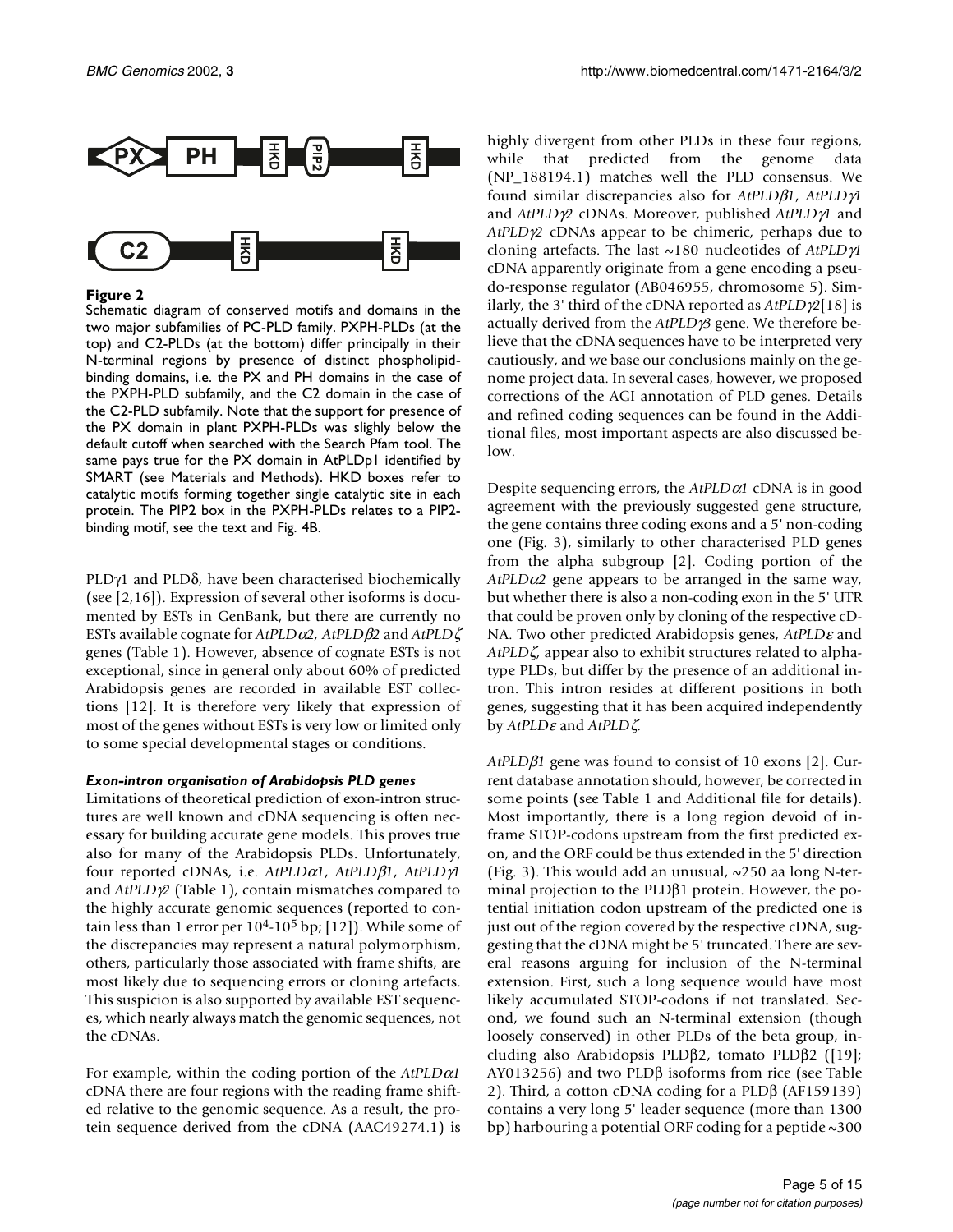

<span id="page-5-0"></span>Exon-intron architecture and chromosomal location of PLD genes in Arabidopsis. White boxes represent coding sequences. Yellow boxes delimit un-translated regions revealed by cDNA and/or EST sequences. Blue areas in *AtPLDy2* and *AtPLD*δ indicate potential alternative splicing (see the text). Orange regions in *AtPLD*β*1* and *AtPLD*β*2* indicate the portion of the first exon coding for the unusual N-terminal extension (details in the text). Note the three basic types of gene organisation. Black arrowheads indicate positions of introns presumably lost from the *AtPLDp2* gene (compare to *AtPLDp1*). The inset shows locations of the PLD genes on the Arabidopsis chromosomes.

aa long and similar to the N-terminal extensions of both beta PLDs from Arabidopsis. The 3' end of the leader ORF overlaps with the beginning of the PLD ORF but resides in a different reading frame. It is tempting to speculate that the frame shift is due to a cloning or sequencing error and that the cotton PLDβ possesses an N-terminal extension similar to other beta PLDs. The extensions in beta PLDs generally do not appear to resemble a sorting signal for any cellular compartment, so we suggest that they might e.g. mediate interaction with regulatory factors.

The *AtPLD*β*2* gene was originally described as PLDδ1, and 11 exons predicted by AGI were proposed as a unique feature [\[2\]](#page-13-1). However, this hypothetical gene structure was not supported by the results of gene-finding programmes that we employed (see Materials and Methods). Inclusion of the 1st originally predicted intron into the ORF, which is supported by the programmes, introduces a conserved portion of the C2 domain and adjusts the splicing pattern to the 10-exonic scheme exhibited by several other PLD genes. The resulting predicted protein sequence belongs clearly to a beta PLD type (Fig. [1A](#page-3-0),B).

The three very similar paralogs of PLDγ reside in a tandem triplication (arranged *AtPLD*γ*1* – *AtPLD*γ*3* – *AtPLD*γ*2*) on

the Arabidopsis chromosome 4 [\[2\]](#page-13-1), indicating a relatively recent origin of the triplet. The predicted gene structure of all three genes fits the 10-exonic scheme typical for some other PLD types. However, there appears to be a probable obscure intron of 96 nucleotides in the *AtPLD*γ*2* gene delimited by GT-AG borders and supported by a matching cDNA sequence (see Fig. [3](#page-5-0)). Exclusion of this intron (possibly as a result of alternative splicing) deletes a region from within the C2 domain that might substantially affect function and/or regulation of AtPLDγ2. A similar potential intron may be present also in *AtPLD*γ*3* gene. The *AtPLD*γ*2* gene further contains an additional non-coding exon at the 5' end, but it is currently unknown whether the 5' UTR of the other two genes is organised in the same way (the available *AtPLD*γ*1* cDNA may be 5' truncated).

The *AtPLD*δ gene had been predicted by AGI annotators as consisting of 16 exons, but, as revealed by EST sequences and cDNAs, *AtPLD*δ possesses only 10 conserved exons shared with beta and gamma PLDs. Interestingly, there is an evidence for alternative splicing of the  $A$ tPLD $\delta$  [gene,](http://www.Arabidopsis.org/splice_site_excep.html) [because one of the independently cloned cDNAs](http://www.Arabidopsis.org/splice_site_excep.html) (AB031047, [\[15](#page-13-14)]) differs from the others by extension of the second exon at the 3' boundary by 33 nucleotides (Ta[ble 1, Fig. 3\). Interestingly, the apparently more abundant](http://www.Arabidopsis.org/splice_site_excep.html)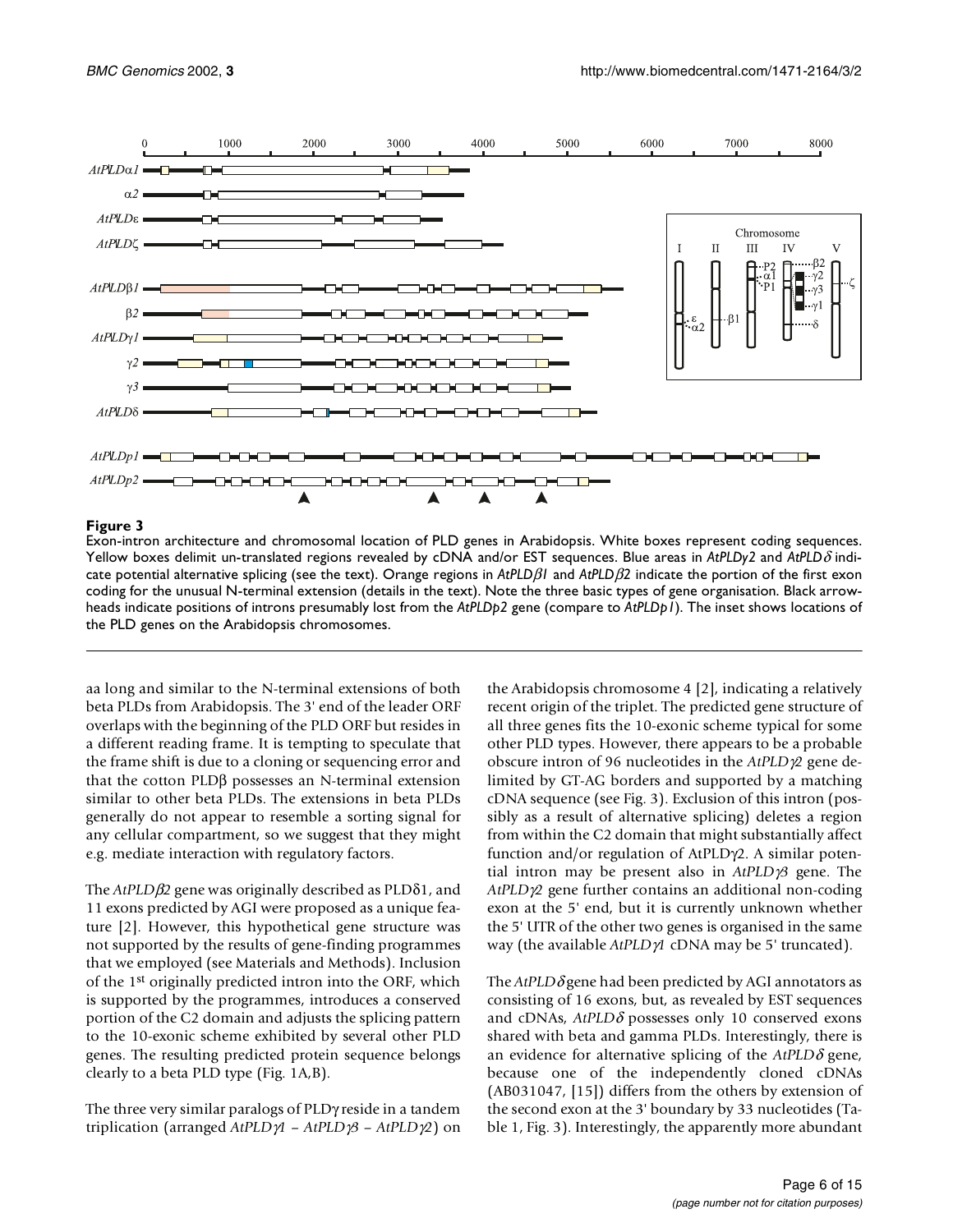|                      |                                               |                             | B                    |                                   |  |
|----------------------|-----------------------------------------------|-----------------------------|----------------------|-----------------------------------|--|
|                      | * *<br>x xx<br><b>xx</b>                      | xx x<br><b>xx</b>           |                      | #                                 |  |
| AtPLD <sub>α1</sub>  | YMRAOEARRFMIYVHTKMMIVDDEYIIIGSANIN 680        | CIEKVNRISDKYWDFY 754        | HsPLD1               | PRMPWHDIASAVHGKAARDVARHFIORW 701  |  |
| $AtPLD\alpha2$       | YIRAQEARRFMIYVHTKMMIVDDEYIIIGSANIN 680        | CIOKVNRVADKYWDLY 754        | HsPLD <sub>2</sub>   | PRMPWRDVGVVVHGLPARDLARHFIORW 563  |  |
| $AtPLD\beta1$        | OALSRKSRRFMVYVHSKGMVVDDEYVVIGSANIN 953        | CVRKVRTMGERNWKQF 1029       | ScPLD                | PRMPWHDVOMMTLGEPARDLARHFVORW 895  |  |
| $AtPLD\beta2$        | <b>QGLCRKSRRFMIYVHSKGMVVDDEYVVIGSANIN 797</b> | <b>CVRKVRTVAEENWEQF 873</b> | CePLD                | PRMPWHDIHSVTFGAPARDLARHFIORW 1046 |  |
| AtPLDγl              | OVOALKSRRFMIYVHSKGMVVDDEFVLIGSANIN 728        | <b>CVRRVROLSELNWROY 804</b> | DmPLD                | PRMPWHDVGLCVVGTSARDVARHFIORW 890  |  |
| AtPLD <sub>2</sub>   | QVQALKSRRFMIYVHSKGMVVDDEFVLIGSANIN 726        | CVRRVROLSELNWGOY 802        | AtPLDp1              | PRMPWHDVHCALWGPPCRDVARHFVORW 577  |  |
| AtPLD <sub>13</sub>  | OVOALKSRRFMIYVHSKGMVVDDEFVLIGSANIN 736        | <b>CVRRVROLSELNWROY 812</b> | AtPLDp2              | PRMPWHDVHCALWGPPCRDVARHFVORW 572  |  |
| $AtPLD\delta$        | VSDSYNFORFMIYVHAKGMIVDDEYVLMGSANIN 726        | CLKKVNTISEENWKRF 802        | OsPLDp1              | PRMPWHDVOCALYGPACRDIARHFVORW 701  |  |
| AtPLDε               | YARAQESRRFMIYVHSKMMIVDDEYIIIGSANIN 686        | CIRMVNATADELWGLY 762        | OsPLDp2              | PRMPWHDVOCALYGPPCRDVARHFVORW 664  |  |
| AtPLDζ               | YWNAORNRRFMVYVHSKLMIVDDTYILIGSANIN 634        | CVRGLRTIGEOMWEIY 707        | AtPLD <sub>α</sub> 1 | PREPWHDIHSRLEGPIAWDVMYNFEORW 428  |  |
| $OsPLD\alpha1$       | YSRAOEARRFMIYVHTKMMIVDDEYIIIGSANIN 682        | CVOKVNRIAEKYWDMY 756        | AtPLD $\alpha$ 2     | PREPWHDIHCRLEGPIAWDVLYNFEORW 427  |  |
| OsPLD <sub>0</sub> 2 | YFHAQQNRRFMIYVHTKMMIVDDEYIIVGSANIN 693        | <b>CVRKVNAMADRCWDLY 768</b> | AtPLD <sub>0</sub> 1 | PREPWHDLHSKIDGPAAYDVLTNFEERW 690  |  |
| $OsPLD\beta1$        | REOARKHRRFMVYVHSKGMIVDDEYVIIGSANIN 916        | CMRRVROIGEONWERF 992        | AtPLDB2              | PREPWHDLHSKIDGPAAYDVLTNFEERW 534  |  |
| OsPLDB2              | ODOAKKNRRFMVYVHSKGMIVDDEYVIIGSANIN 774        | CTROVRHIGEONWROF 850        | AtPLDγ1              | PREPWHDLHSKIDGPAAYDVLANFEERW 459  |  |
| OsPLDn1              | YAKAOKARRFMIYVHSKMMIVDDEYIIVGSANIN 688        | CVORVNKMADKYWDLY 763        | AtPLDy2              | PREPWHDLHSKIDGPAAYDVLANFEERW 457  |  |
| OsPLDn2              | YAKAOKTRRFMIYVHSKMMIVDDEYIIVGSANIN 698        | <b>CVRRVNEMANKHWELY 774</b> | AtPLD <sub>13</sub>  | PREPWHDLHSKIDGPAAYDVLANFEERW 466  |  |
| OsPLDn3              | YAKAONARRFMIYVHSKMMIVDDEYIIVGSANIN 708        | CVRRVNAMADRHWOLY 783        | $AtPLD\delta$        | PROPWHDLHCRIDGPAAYDVLINFEORW 451  |  |
| OsPLD <sub>θ</sub>   | YMRAOOARRFKINVNANIMIVDDEYIIVGSANVN 672        | CMSRVNOAAROHWDMY 755        | AtPLDe               | PREPWHDCHVSVVGGAAWDVLKNFEORW 399  |  |
| OsPLD <sub>K</sub>   | ASSARRHRRFMIYVHSKGMIVDDEYVIVGSANIN 781        | <b>CVKRVNEIAAENWRRY 856</b> | AtPLDζ               | PREPWHDIHCKLDGPAAWDVLYNFEORW 433  |  |
| $OsPLD\lambda$       | YWRAQVNRRFPIYVHAKLMIVDDEYVMVGSANLN 682        | <b>CVRAVRRAAEATWDAY 762</b> |                      |                                   |  |
| $OsPLD\mu$           | YMRAONARRFMIYVHAKTMIVDDEYIIVGSANIN 699        | SVRLVNQAARRHWDAF 779        |                      |                                   |  |
| OsPLDv1              | LRSAOKLRRFMIYVHSKGMVVDDEYVIIGSANIN 713        | <b>CVRRVREMAEENWRAY 791</b> |                      |                                   |  |
| OsPLDv2              | ORLVOKFKRFMIYVHSKGMIVDDEYVLIGSANIN ?          | <b>CVROVNEMAEENWARY ?</b>   |                      |                                   |  |

<span id="page-6-0"></span>The second catalytic HKD motif and putative PIP2-binding sites in Arabidopsis and rice PLDs. A, multiple alignment of the sec-ond catalytic motif and adjacent regions harbouring alleged sites for PIP<sub>2</sub> binding [\[27\]](#page-13-19). Conserved amino acid residues are indicated by shading, asterisks denote the catalytic triad. Mutated residues of the catalytic motif in OsPLDθ are on the red background. Positions of conserved residues in the postulated PIP2-binding motifs are indicated by (x), basic residues are in bold. B, multiple alignment of a box conserved among all PLDs and known to bind PIP<sub>2</sub> in mammalian and yeast PXPH-PLDs. Three arginine residues involved in PIP<sub>2</sub> binding [[31](#page-13-20)] are absolutely conserved in all PXPH-PLDs, but are not present in C2-PLDs. Motif positions are indicated by (#), arginine residues are in bold. The numbers at the right of individual sequences in both alignments refer to the position of the last residue within the whole protein, the question mark (?) indicate that complete protein sequence is not available. Species abbreviations are the same as used in the Fig. [1.](#page-3-0) See Additional files for accession numbers and other sequence information.

[shorter alternative \(as defined also by three ESTs covering](http://www.Arabidopsis.org/splice_site_excep.html) the respective region) uses an unconventional 5'GC intron boundary instead of GT (see [http://www.Arabidopsis.org/splice\_site\_excep.html] ). The longer and the shorter putative splice variants have recently been denot[ed PLD](http://www.Arabidopsis.org/splice_site_excep.html)δa and PLDδb, respectively [[16](#page-13-15)]. The PLDδa protein bears an insertion of 11 aa in an otherwise relatively conserved region, which could have profound functional consequences.

The two genes classified into the PXPH-PLD subfamily appear to exhibit the most complex exon-intron structure of all Arabidopsis PLDs. A corresponding full-length cDNA has been reported only for *AtPLDp1* (Table [1\)](#page-1-0), so the prediction of the *AtPLDp2* gene remains tentative. A minor correction should perhaps be introduced into the current database prediction of the *AtPLDp2* gene to restore a highly conserved region (see Table [1](#page-1-0) and the Additional files). Despite a difference in the number of exons (20 and 16, respectively), the structures of *AtPLDp1* and *AtPLDp2* genes are clearly related, as the difference is due to 4 introns probably lost from *AtPLDp2* (20-exonic structure seems to be primordial in the plant PXPH-PLD subfamily, see the rice homologs below and Fig. [1\)](#page-3-0).

#### *PLDs in rice: an alternative view*

Arabidopsis is presently the only plant for which the complete PLD set can be catalogued. Nonetheless, other species are emerging as important models for genome-wide studies. Rice genome sequencing is highly advanced, with a substantial portion (more than 230 Mbp up to now, see [http://rgp.dna.affrc.go.jp] for updates) already sequenced by the International Rice Genome Sequencing Project (IRGSP). Even greater portion of the genome (about 250 Mbp) has been sequenced by the Monsanto company, who have made their sequences publicly available [\[13](#page-13-12)]. With redundancy between the two data resourc[es taken into account, we could analyse about three](http://rgp.dna.affrc.go.jp) quarters of the whole rice genome.

We identified at least 16 complete or partial sequences of putative rice PLD genes (Table [2](#page-4-1)). Five of them have been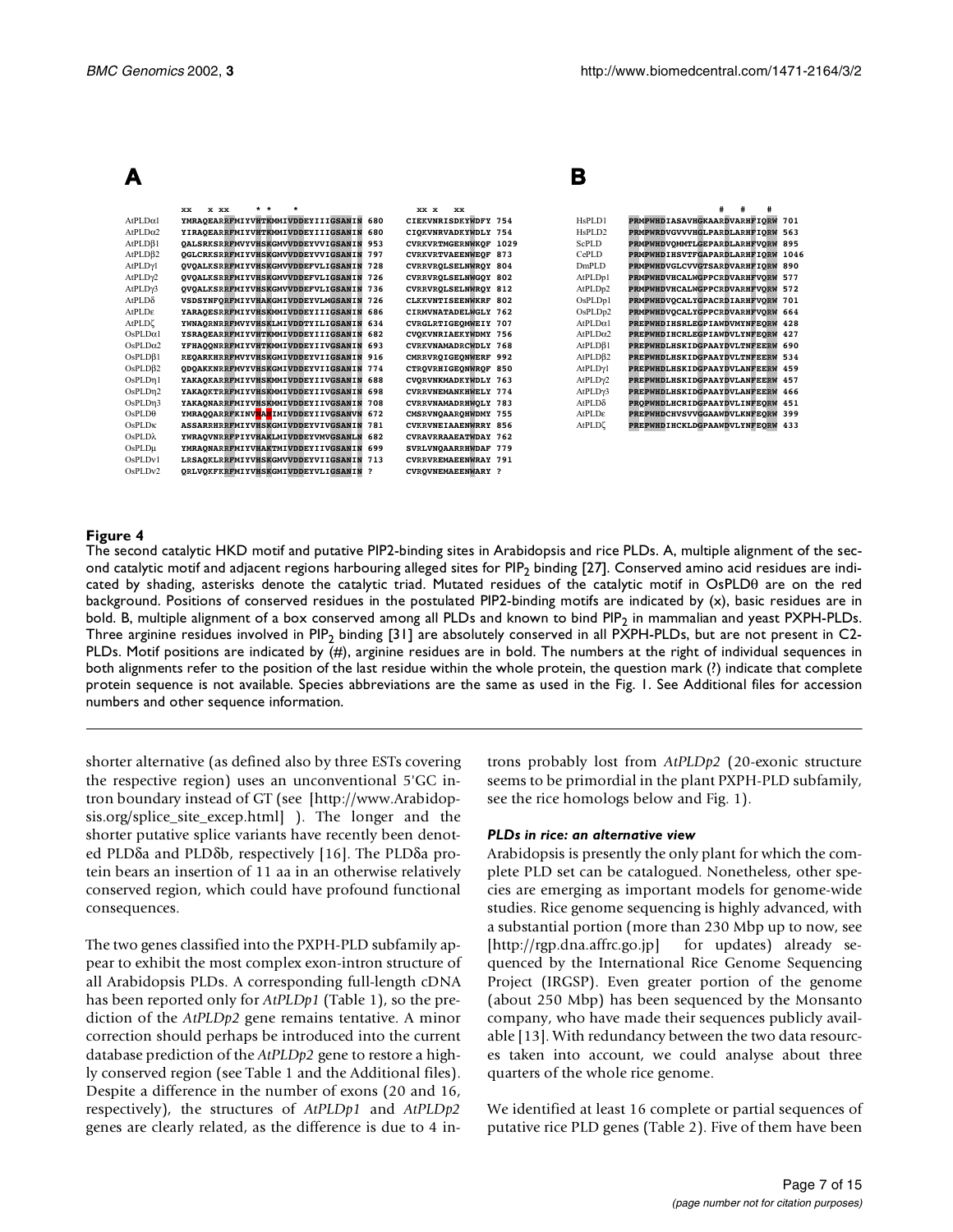

<span id="page-7-0"></span>Multiple alignment of C2 domains from C2-PLDs. For comparison, three characterised C2 domains (from cytosolic phospholipase A2, phospholipase Cδ and Synaptotagmin I) are included (adopted from [26]). The domain consists of eight β-strands (here indicated by lines at the bottom of the alignment) linked by loop regions. Two basic topological variants of the C2 domain have been described, resulting from a circular permutation of the β-strands (details in [26]). The Topology I is exemplified here by the C2 domain from Synaptotagmin I, whereas cPLA<sub>2</sub> and PLC $\delta$ I exhibit the Topology II. C2 domains from PLDs are predicted to have the Topology II [45]. The first number at each β-strand refers to the Topology II, the second number to the Topology I (the first β-strand of Synl in not shown here). Three loops containing Ca<sup>2+</sup>-coordinating ligands are indicated as Loop 1 through Loop 3. Black and grey background indicates more and less conserved positions, respectively. Residues, which bind  $Ca^{2+}$  by the side chains, are highlighted by a violet background. Other ligands for  $Ca^{2+}$  ions are provided by backbone carbonyls (the respective positions with a blue background). Only three Ca<sup>2+</sup>-binding positions (excluding backbone carbonyls) are shared by the characterised C2 domains, the first two occupied by aspartate residues, the third either by an aspartate or an asparagine residue. Other  $Ca^{2+}$  ligands are recruited from generally non-shared positions in distinct domains. Potential  $Ca^{2+}$ binding residues in the C2 domains from PLDs are shown on a red background (non-conserved residues contributing with the backbone carbonyls are not considered). No C2 domain from any PLD matches exactly any prototypic C2 domain with respect to the  $Ca^{2+}$ -binding sites. See the text for details.

cloned individually, 13 genes or their portions have been already sequenced by the IRGSP, sequences coming from 13 genes could be found in the Monsanto genome draft and fragments of at least one PLD gene are available only as EST or GSS sequences. Since a systematic nomenclature of rice PLD genes has not been established, we propose a terminology that would reflect phylogenetic and structural relationship with PLDs from other species (Table [2](#page-4-1), Fig. [1](#page-3-0)A,B). Several rice PLDs appear to be orthologous to Arabidopsis genes, including two alpha-type PLDs and two beta-like PLDs. At least one presumed ortholog of *AtPLD*δ is available only as GSS and EST sequences too fragmentary to be included directly into phylogenetic analysis. Their assignment to the delta type is however supported by an analysis employing a higly similar barley PLD assembled from EST sequences and used as a placeholder (Fig. [1](#page-3-0)B). Two genes from the PXPH-PLD subfamily were

also found and denoted *OsPLDp1* and *OsPLDp2.* Remaining genes cannot be assigned to any of the classes established for Arabidopsis. Although *OsPLD*λ*,* tends to cluster together with *AtPLD*ε*,* the two proteins share only about 42% identical amino acids and the genes appear to differ in the number of introns, supporting classification of *Os-PLD*λ as a novel subtype. Similarly, according to the phylogenetic analysis *OsPLD*θ and *OsPLD*µ appear to be related, but different intron numbers and the second catalytic motif missing from OsPLDθ (see below) justify a separate classification.

Only the five individually cloned PLD genes have been annotated. Complete cDNA has been reported for  $OsPLD\alpha1[20]$  $OsPLD\alpha1[20]$  $OsPLD\alpha1[20]$ ; the gene has the exon-intron structure closely related to other alpha-type PLDs [\[2](#page-13-1)[,21](#page-13-22)]. Delimitation of the coding region of the *OsPLD*η*1* gene has also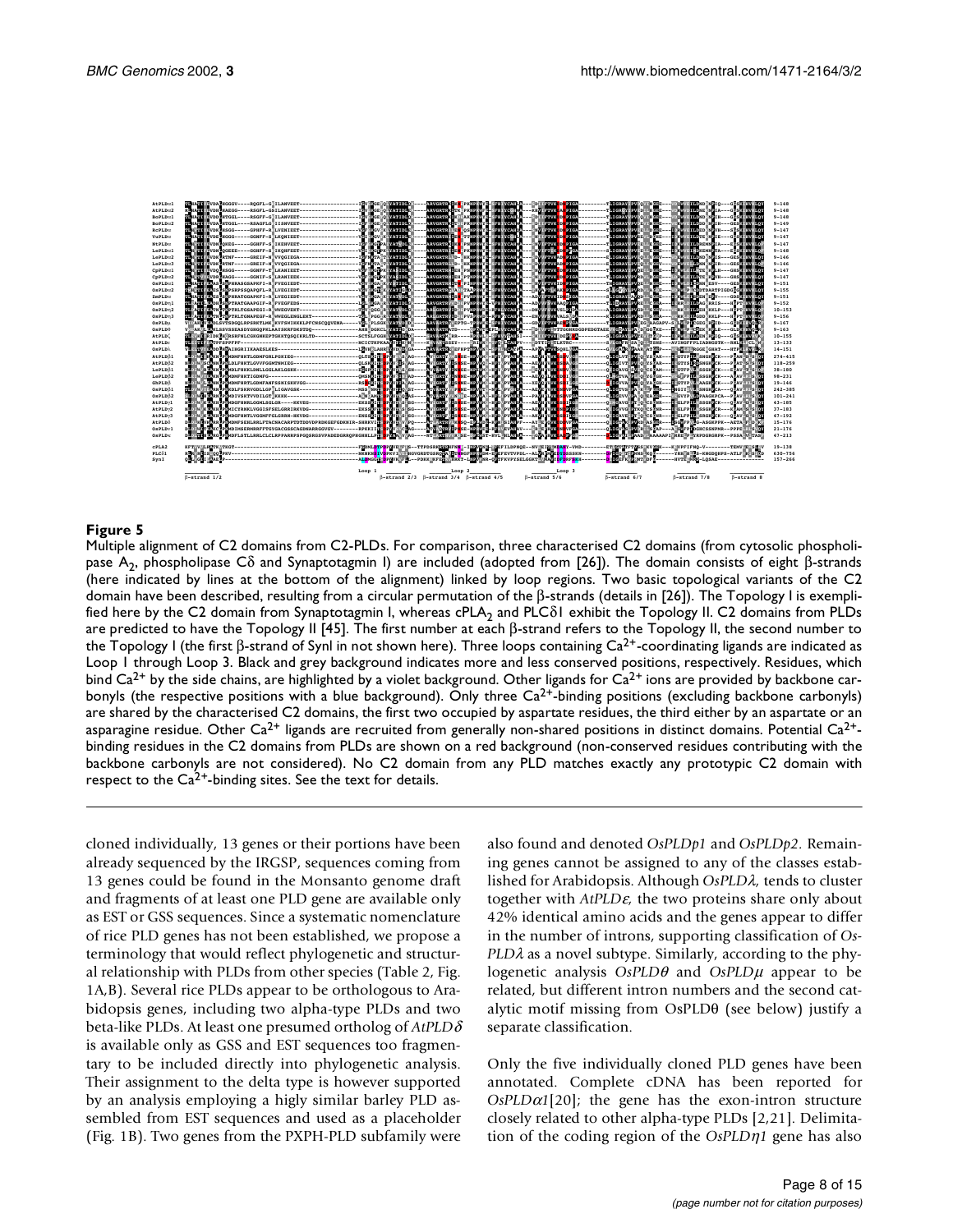| Table 2: Summary on PLD genes in rice. All PLD genes that could be found in public sequence databases and in the Monsanto database               |
|--------------------------------------------------------------------------------------------------------------------------------------------------|
| of the rice genome draft are listed. Sequences of PLD genes found in the Monsanto database but not yet sequenced by the IRGSP (i.e.              |
| OsPLD $\beta$ 2. OsPLDv2. and OsPLD $\lambda$ ) have been deposited into GenBank. All sequences are derived from the Nipponbare cultivar, unless |
| otherwise stated.                                                                                                                                |

| proposed gene<br>name | original<br>gene<br>name | chromosome <sup>a</sup> | number<br>of coding<br>exonsb | GenBank/EMBL/ DDBJ accession<br>numbersc                                                       | Monsanto contigs <sup>c</sup>            | number<br>of ESTs | Reference                |
|-----------------------|--------------------------|-------------------------|-------------------------------|------------------------------------------------------------------------------------------------|------------------------------------------|-------------------|--------------------------|
| OsPLD $\alpha$ l      | <b>PLD1</b>              |                         | 3                             | AB001920 <sup>d</sup> , AP003215 (5' end),<br>AP003282 (3' end), D73411 <sup>d</sup><br>(cDNA) |                                          | 8                 | [20,21]                  |
| OsPLD $\alpha$ 2      |                          | 5                       | $3$ ?e                        | AC087553                                                                                       | OSM15574 (5' end),<br>OSM15576, OSM15582 | $\overline{2}$    |                          |
| $OsPLD\beta I$        |                          | $\overline{10}$         | $\overline{10}$               | AC078894                                                                                       | OSM15748+ OSM15750                       | 3                 |                          |
| OsPLD $\beta$ 2       |                          |                         | $\overline{10}$               | AF411221                                                                                       | OSM12022                                 | 0                 |                          |
| OsPLD $\delta$        |                          |                         | ŗ.                            | nbxb0077G10 (GSS sequence),<br>BE040461 (EST), AU058024 (EST) <sup>f</sup>                     |                                          | 2?                |                          |
| OsPLDnl               | PLD <sub>2</sub>         | 6                       | 38                            | AB001919 <sup>d</sup> , AP003629,                                                              | <b>OSM12111</b>                          | 2                 | [2]                      |
| OsPLD $\eta$ 2        | RPLD3                    | 6                       | 3                             | AF271356h, AP003629                                                                            | <b>OSM12115</b>                          | 0                 | McGee et<br>al., unpubl. |
| OsPLD $n3$            | RPLD4                    | 6                       | 3                             | AF271357h, AP003629                                                                            | <b>OSM12115</b>                          | 0                 | McGee et<br>al., unpubl. |
| OsPLD $\theta$        |                          | 8                       | 3                             | AP004659                                                                                       | OSM12593                                 | 0                 |                          |
| OsPLD $\kappa$        |                          | $\overline{2}$          | 6                             | AP004078                                                                                       | OSM128517<br>+OSM128518+<br>OSM128519    | 0                 |                          |
| $OSPLD\lambda$        |                          |                         | 3                             | AF411223                                                                                       | <b>OSM15282</b>                          | 3                 |                          |
| $OsPLD\mu$            |                          |                         | 4                             | AC099323                                                                                       |                                          | 0                 |                          |
| OsPLD <sub>v</sub> 1  | RPLD5                    | 3                       | 10 <sup>i</sup>               | AF271358h, AC096856                                                                            | OSM1620                                  |                   | McGee et<br>al., unpubl. |
| OsPLDv2               |                          | 7                       | $10$ ?i                       | AF414565 + AF414566.<br>AP003756(3' end)                                                       | OSM11825+ OSM11834                       | $\overline{2}$    |                          |
| OsPLDp1               |                          | 5                       | 20                            | AC 104272                                                                                      | OSM151594                                |                   |                          |
| OsPLDp2               |                          |                         | 20                            | AP003934                                                                                       | OSM15141+ OSM15138                       | 4                 |                          |

aChromosome locations are not known for genes originally found only in the Monsanto rice genome database. <sup>b</sup>The exon numbers with the question mark (?) should be considered preliminary, since the corresponding gene sequences are available incomplete only. <sup>c</sup>In the case of several genes sequences had to be assembled from two or three contigs (contig numbers linked with "+"), the sequences are therefore incomplete and contain gaps (see Additional files). <sup>d</sup>Sequence derived from the Koshihikari cultivar. <sup>e</sup>A portion from within the 1<sup>st</sup> supposed intron has not yet been sequenced. 'The three sequences may potentially represent two distinct PLD $\delta$  isoforms, since the last one does not overlap with the former two.<br>8Erroneously reported to have two coding exons [[2\]](#page-13-1). <sup>h</sup>Sequence derived from 8Erroneously reported to have two coding exons [2]. hSequence derived from the Indica variety, cultivar IR54. Proposed annotation corrected: the 3<sup>rd</sup> exon shortened by 12 nucleotides at the 3' end according to EST AA751500. <sup>j</sup>Available sequence incomplete, the very beginning of the 1<sup>st</sup> exon truncated, the 3' end of the 4<sup>th</sup> exon, a supposed intron and the 5' end of the 5<sup>th</sup> exon lacking.

been verified experimentally and found to have a similar organisation [\[21](#page-13-22)]. Structures of the other genes could be predicted only theoretically, but comparison with EST sequences and other PLD genes proved helpful, as exon-intron junctions appear to be highly conserved within individual subgroups of the PLD family (see below; predicted or corrected coding sequences available in Additional files). Thus, we introduced a minor correction into the previously proposed *OsPLD*ν*1* gene structure (see Table [2](#page-4-1) and Additional files). Annotated *OsPLD*η*2* and *OsPLD*η*3* appear to have a similar splicing pattern as *OsPLD*η*1.* Interestingly, we found the three *OsPLD*η genes residing in the genome adjacently in a series *OsPLD*η*2- OsPLD*η*3-OsPLD*η*1,* but, in contrast to the *AtPLD*γ cluster in Arabidopsis, *OsPLD*η*2* is inverted with respect to the remaining two genes. Exon-intron structures proposed by us for other rice PLD genes reflect phylogenetic affinity to Arabidopsis orthologs (compare Table [1](#page-1-0) and Table [2](#page-4-1)). The novel *OsPLD*λ*,* and *OsPLD*θ genes probably have 3 coding exons with introns occupying conserved positions shared with the *PLD*α and *PLD*η prototypes. The novel *OsPLD*µ gene also resembles *PLD*α and *PLD*η*,* although comparison with a highly similar barley EST revealed 4 coding exons. The second exon is very short and encodes a part of the first non-conserved loop of the C2 domain (Fig. [5](#page-7-0)). This exon might be completely novel or, more probably, has been insulated from the downstream coding region by acquisition of an intron. Gene structure of *OsPLD*κ*,* com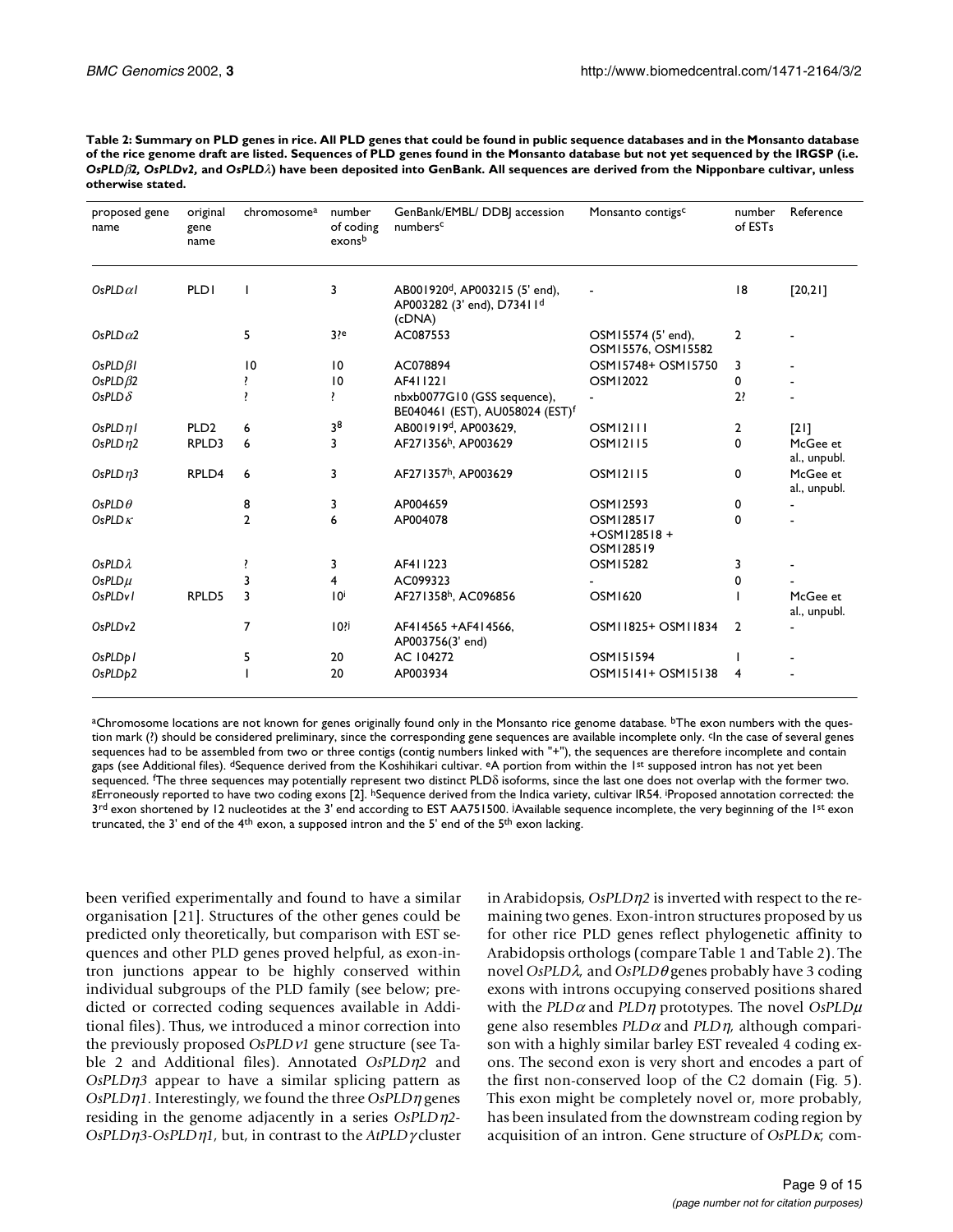prising six coding exons, appears to be derived from the 10-exonic scheme, retained by related PLDs (i.e. β, γ, δ and ν), by loss of four introns. Two identified rice PXPH-PLDs are very similar to each other including exon-intron organisation, which is obviously shared with *AtPLDp1* from Arabidopsis.

In summary, comparison of Arabidopsis and rice PLD genes revealed that they exhibit generally non-conserved exon-intron structures (Table [1,](#page-1-0) Table [2](#page-4-1); Fig. [3](#page-5-0)), and positions of introns do not reflect boundaries between functional domains. However, three clusters of plant PLD genes can be recognised, which differ completely in exonintron organisation from each other, but the organisation appear conserved among genes within each cluster. Independent acquisition of introns seems to be a plausible explanation (Fig. [1](#page-3-0)A,B; Fig. [3](#page-5-0)). Described plant PXPH-PLD genes appear to have primarily 20 conserved exons, with the exception of *AtPLDp2* lacking four introns. The C2- PLD subfamily comprises a clade characterised primarily with 3 coding exons, and a group of originally 10-exonic genes. Independent acquisition of additional introns (in *AtPLD*ε*, AtPLD*ζ and probably also *OsPLD*µ) or intron losses (suggested for *OsPLD*κ and *AtPLDp2*) may be common during the evolution of plant PLDs.

## *PLD diversity and expression as recorded in the EST collections*

Databases of expressed sequence tags (ESTs) are available for a number of plant species and represent invaluable resource for both functional and evolutionary studies, providing information on both genetic diversity and expression profiles. To assess these aspects of the angiosperm PLD family, we identified a number of PLD-derived ESTs from Arabidopsis, rice, tomato, *Medicago truncatula* and *Sorghum bicolor* (see Table [1](#page-1-0) and Table [2,](#page-4-1) and Additional files).

For exploration of PLD diversity beyond Arabidopsis and rice, tomato is a suitable starting point, with more than 140,000 ESTs available and five full-length PLD cDNAs cloned representing three  $PLD\alpha$  and two  $PLD\beta$  genes [[19](#page-13-18)[,22](#page-13-23)[,23](#page-13-24)]. With the exception of  $LePLD\alpha2$ , all cloned tomato PLDs are recorded among ESTs, but expression of additional isoforms is documented, too, including a PLD similar to alpha types, at least two putative delta isoforms, a PLD most similar to *AtPLD*ε and at least one gene from the PXPH-PLD group. The second species analysed was *Medicago truncatula* with more than 137,000 ESTs in Gen-Bank. No PLD has yet been reported from this plant, but ESTs again indicate the presence of a complex PLD family, comprising at least two indisputable  $PLD\alpha$  homologs highly similar to each other, at least two additional genes less similar to alpha types, potentially three PLDβ isoforms, at least one delta ortholog, a PLD most similar to *At-* *PLD*ε and two members of the PXPH-PLD subfamily. As a monocotyledonous model for EST analysis we chose *Sorghum bicolor,* for which more that 84,000 ESTs had been sequenced. Multiple homologs could again be found among the ESTs, including at least two obvious alpha PLDs, a gene related to the rice PLDη1, one PLDβ and a PLD most similar to the rice PLDµ.

In summary, our EST analysis revealed that PLD types identified in Arabidopsis and rice are widespread in angiosperms, but there might be additional types not yet characterised. With the help of EST clones, full-length genes/cDNAs can be easily isolated and characterised, so deeper insight into PLD diversity in plants can become soon available (the list of ESTs analysed is available in Additional files).

The relative abundance of ESTs can provide information on expression of individual genes [[24](#page-13-25)]. Unfortunately, for most PLD genes there are too few ESTs for statistically significant estimation of their expression in specific tissues, developmental stages or conditions, and only general level of expression can be inferred. According to the total number of cognate ESTs in the GenBank, the most highly expressed PLD gene in Arabidopsis is *AtPLD*α*1* (40 EST entries) followed with *AtPLD*δ (29 entries), while other genes seem to be expressed at a considerably lower level or not recorded at all (see Table [1\)](#page-1-0). In rice, expression of *OsPLD*α*1* predominates to a similar extent as in Arabidopsis (~40% of all ESTs from PLD genes), and expression of the other genes is markedly lower as well (Table [2\)](#page-4-1). The EST collection from *Medicago* provides even more strongly substantiated evidence for an expression bias with 63% (of 74 PLD-derived ESTs in total) matching one of multiple PLDα paralogs.

Among tomato ESTs that can be assigned to the cloned cDNAs, 14 come from *LePLD*α*1,* 2 from *LePLD*α*3,* 4 from *LePLD*β*1* and 1 from *LePLD*β*2,* suggesting that expression of *LePLD*α*1* might again be prevalent. However, *LePLD*α*2* and *LePLD*α*3* have higher expression levels than *LePLD*α*1* when measured by Northern blots [\[19\]](#page-13-18), so caution must be paid when few ESTs are used for conclusions on expression profiles. In *Sorghum* one of two alpha-type genes also accounts for ~40% of PLD-derived ESTs, but, in contrast to previous collections, a PLDβ-like isoform appear to be sampled to a similar extent. Interestingly, all the EST corresponding to the latter gene are derived from a cDNA library prepared from a pathogen-infected plants. It is tempting to speculate that the expression of this PLDβ gene might be induced by a pathogen-derived signal, similarly to *LePLD*β*1* reported to be induced upon treatment with an elicitor xylanase [[19\]](#page-13-18).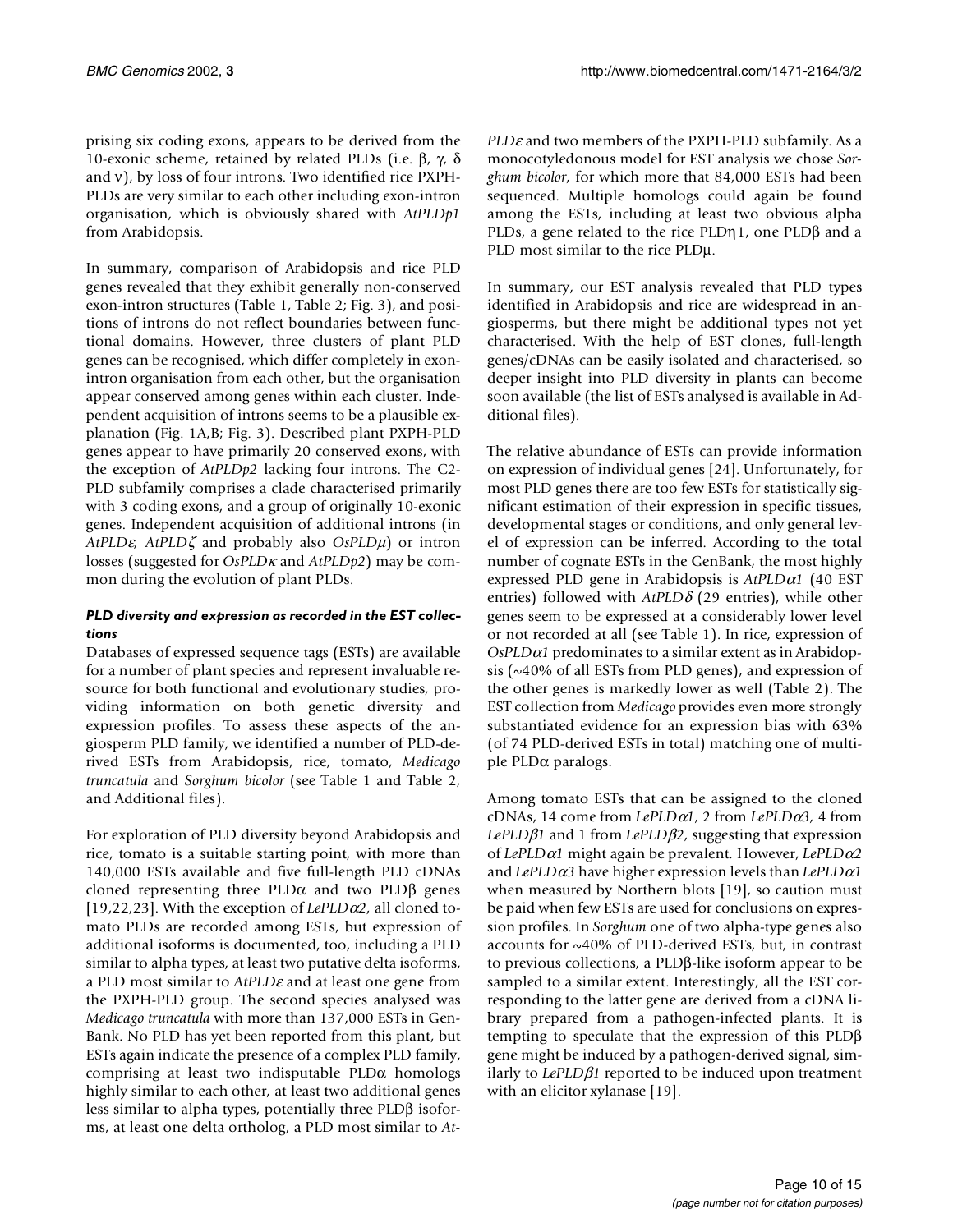Predominant expression of alpha-type PLDs inferred from our EST analysis fits with biochemical experience, since the enzymatic activity usually ascribed to alpha-type PLDs is much more abundant in plant tissues compared to the activity of the beta and gamma types [\[2](#page-13-1)]. Interestingly, in most plants studied (except for tomato), two PLDα genes could be found, but only one of them was highly expressed (see Table [1](#page-1-0), Table [2](#page-4-1) and Additional files). Similarly, two  $PLD\alpha$  paralogs have been cloned from the resurrection plant *Craterostigma plantagineum,* one of them expressed constitutively and the other one induced only upon desiccation stress [\[25](#page-13-26)]. Differential expression mode for two very similar PLDs has been observed also in tomato, where the elicitor xylanase stimulated expression of *LePLD*β*1* but not of *LePLD*β*2*[[19\]](#page-13-18). Henceforth, if the differences in expression did relate to differences in physiological function, it could be concluded that there is only little functional redundancy within plant PLD family, even among highly similar isoforms.

## *Functional aspects of the primary structure of plant PLDs*

As already noted, all known eukaryotic PC-PLDs belong to two subfamilies differing in their N-terminal portion (Fig. [2](#page-4-0)), but within the core of the enzyme several highly conserved regions shared by all PLDs have been recognised [\[1](#page-13-0)[,6\]](#page-13-5). Among these, the most important are two copies of HxKxxxxD (or HKD) motif (Fig. [3](#page-5-0), [4A](#page-6-0)) with the three residues absolutely conserved. The two motifs form together a catalytic site and their mutation abolishes enzyme activity. Our inspection of protein sequences of both characterised and predicted plant PLDs revealed that both HKD motifs are present in all isoforms, with the exception of rice PLDθ, which, unexpectedly, has the second copy mutated (Fig. [4](#page-6-0)A). Also the tomato PLDα3 has been reported to lack the aspartate residue from the second HKD motif, and its functionality has been questioned [[19](#page-13-18)]. However, we found that LePLD $\alpha$ 3 actually does posses the second catalytic motif conserved, as the conclusion of Laxalt et al. [\[19](#page-13-18)] is based on a protein sequence deduced from an un-spliced transcript. Indeed, a spliced cDNA corresponding to the same gene has been cloned independently and codes for a functional enzyme [\[23](#page-13-24)]. On the contrary, the replacement of histidine and lysine residues in the second motif of OsPLDθ does not seem to be an artefact (the region has been sequenced independently by Monsanto and IRGSP). It is tempting to speculate that the catalytically inactive OsPLDθ protein, if expressed, may fulfil regulatory roles via competition with functional PLDs and/or other proteins in binding of phospholipids.

C2- and PXPH-PLDs are believed to differ in their dependence on Ca2+. Animal and fungal PLDs are not directly dependent on  $Ca^{2+}[1]$  $Ca^{2+}[1]$ , and the same is likely also for plant PXPH-PLDs. On the other hand, most (but perhaps not

all, see below) C2-PLDs will exhibit dependence on and regulation by  $Ca^{2+}$ , as the C2 domains usually bind phospholipids in a  $Ca^{2+}$ -dependent manner [\[26](#page-13-27)]. Structural characterisation of several C2 domains revealed that three Ca2+-coordinating sites occupied by aspartate or asparagine residues are used generally, while other ligands are specific for individual domains (see [[26\]](#page-13-27) and Fig. [5](#page-7-0)). Different concentrations of  $Ca^{2+}$  required for optimal stimulation of alpha, beta and gamma PLD types have been explained in terms of the number of expected Ca2+-coordinating residues present within the C2 domains of individual PLDs. It was noted that beta and gamma PLDs in Arabidopsis posses all the binding residues conserved in characterised C2 domains, whereas PLDα lacks two of them because of substitution [\[27](#page-13-19),[28](#page-13-28)]. However, this hypothesis relies on a protein derived from the non-accurate sequence of *AtPLD*α*1* cDNA, with an asparagine residue accidentally substituted for by an isoleucine at the position of the third conserved  $Ca<sup>2+</sup>$ -coordinating site (Fig. [1](#page-3-0)) in [\[28](#page-13-28)]). The asparagine residue, occurring actually in all sequenced alpha-type PLDs (Fig.  $5$ ), is a Ca<sup>2+</sup>-binding ligand in the C2 domain of phospholipase  $A<sub>2</sub>[26]$  $A<sub>2</sub>[26]$ . Nevertheless, only some PLDα isoforms posses an aspartate residue at the site corresponding to the second generally shared  $Ca<sup>2+</sup>$ -binding ligand, and the first position is mutated in all alpha-type PLDs (Fig. [5](#page-7-0)), in agreement with the higher [Ca<sup>[2](#page-13-1)+</sup>] requirement of PLDα compared to PLDβ and  $\gamma$  [2], and with lower affinity to Ca<sup>2+</sup> of the C2 from AtPLD $\alpha$ 1 compared to the domain from AtPLDβ1 [[28](#page-13-28)]. Indeed, all PLDs belonging to the 10-exonic cluster (i.e. PLDβ, γ, δ, κ and v) do posses all the three ligands conserved and most closely resemble the C2 domain from PLCδ1. On the other hand, the remaining PLD types, i.e. PLDε,  $\zeta$ ,  $\eta$ ,  $\theta$  and  $\lambda$ , lack all the three  $Ca<sup>2+</sup>$ -binding residues due to substitution or deletion, while OsPLDµ retains only one (Fig. [5](#page-7-0)). Some C2 domains have been described that do not bind  $Ca<sup>2+</sup>$ , but nonetheless do target respective proteins to the membranes [\[26](#page-13-27)]. It is therefore tempting to speculate that the C2 domains of the latter PLD types might function similarly and that these PLDs are perhaps  $Ca<sup>2+</sup>$ -independent. However, still different modes of Ca2+ binding employing different residues may be discovered when additional C2 domains are structurally characterised, and threfore no definite functional predictions can be made from sequence only.

All characterised PC-PLDs from both major subfamilies are stimulated by or even dependent on  $\text{PIP}_2$  under physiological or near-physiological conditions [[1](#page-13-0),[2](#page-13-1),[29\]](#page-13-29). Mammalian and yeast PLDs appear to interact with  $\text{PIP}_2$  by the PH domain [\[30](#page-13-30)] and via a novel highly conserved motif located between the two copies of the catalytic HKD motif (Fig [2](#page-4-0); [[31\]](#page-13-20)). Interestingly, we found that three arginine residues in this motif involved in binding of  $PIP<sub>2</sub>$  are shared also by plant members of the PXPH-PLD subfami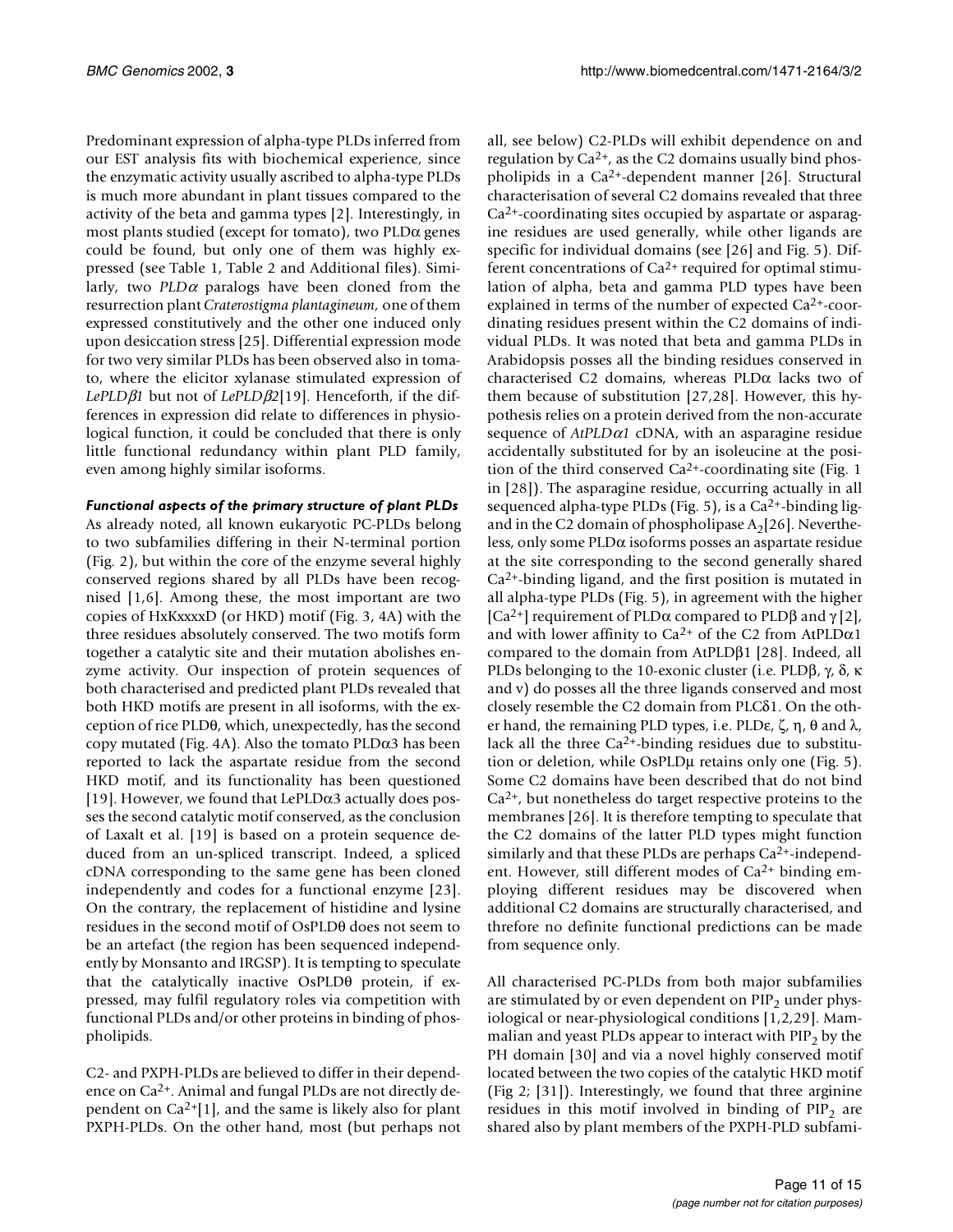ly (Fig. [4B](#page-6-0)). In contrast, two of these residues are replaced by non-conserved amino acids in C2-PLDs, suggesting that this subfamily might adopt different mechanism of interaction with  $PIP<sub>2</sub>$ .

Two motifs rich in basic residues and allegedly similar to a polyphosphoinositide-binding motif from gelsolin or phospholipase C ( $[KR]X_{3.4}KX$   $[KR]$   $[KR]$ ) have been found in plant PLDs flanking the second catalytic HKD domain and proposed to mediate  $PIP_2$  binding by PLDs [[27](#page-13-19)]. It was claimed that all the basic residues are conserved only in Arabidopsis PLDβ1, whereas some are replaced with non-polar or acidic residues in  $AtPLD\alpha1$  and AtPLDγ1. However, our inspection of revised AtPLDβ1 sequence shows that the first "motif" of AtPLDβ1 has actually also only three basic residues, since the original motif definition was based on the inaccurate cDNA sequence. A genuine gelsolin/PLC consensus motif is found only in OsPLDβ1, OsPLDv1 and OsPLDv2 (Fig. [4](#page-6-0)A). The second proposed motif does not correspond exactly to the consensus of gelsolin family and PLC, but as if it was inverted (RKXRX<sub>4</sub>R). Not only that merely AtPLD $\beta$ 1 out of all C2-PLDs retains all four basic residues (Fig. [4A](#page-6-0)), but also there is no experimental evidence that such a motif superficially resembling gelsolin/PLC consensus really binds phosphoinositides. Available experimental data [[27](#page-13-19)–[29\]](#page-13-29) do not exclude the possibility that the C2 domain instead is responsible for regulatory effects of  $PIP<sub>2</sub>$  on C2-PLDs.

# **Conclusions**

Our analysis of Arabidopsis and rice genomic data complemented by searches of EST sequences revealed that plant PLDs are unexpectedly structurally diverse in two aspects.

First, individual plant genomes harbour various PLD types from both main PLD subfamilies. This is in sharp contrast to other large eukaryotic lineages. Species with completely or almost completely sequenced genomes, i.e. *Saccharomyces cervisiae, Schizosaccharomyces pombe, Caenorhabditis elegans* and *Drosophila melanogaster,* all posses only one gene from the PC-PLD family, and mammalian diversity is perhaps limited to two thoroughly characterised isoforms (our findings and [\[1\]](#page-13-0)). All characterised animal and fungal PLDs belong to the PXPH-PLD subfamily. The occurrence of C2-PLDs beyond plants is unsure, they have been described only from angiosperms, and mosses are the most remote group for which C2-PLD sequences can be reliably found in databases (at least four distinct genes in *Physcomitrella patens,* see Additional files). It can be inferred from our phylogenetic analysis (see Fig. [1](#page-3-0)A) that the last common ancestor of animal, fungal and plant clades did harbour at least one gene from the PXPH-PLD subfamily as well as a gene that gave rise to the plant C2-PLDs. The latter PLD did not have to posses

the C2 domain, this could be acquired later during evolution. In any case, the true C2-PLDs or their predecessors have been lost from the lineage leading to animals and fungi.

The second aspect of plant PLD diversity relates to interspecific differences in the repertoire of distinct PLD types. For instance, there are no Arabidopsis orthologs of rice *OsPLD*η*, OsPLD*θ or *OsPLD*κ*,* while rice may lack counterparts of *AtPLD*γ or *AtPLD*ζ from Arabidopsis. Similarly, only *LePLD*α*1* from tomato is a true ortholog of other dicotyledonous alpha PLDs, while *LePLD*α*2* and *LePLD*α*3* form together a separate lineage within the PLDα cluster (Fig. [1](#page-3-0)B). Multiple independent losses of distinct PLD types must have occurred in individual lineages of angiosperms (e.g. PLDη or PLDκ lost in the lineage leading to Arabidopsis, PLDγ disappeared from the lineage toward rice, see Fig. [1](#page-3-0)A,B). On the other hand, independent multiplication within individual genomes seems to be common as well, exemplified by pairs of PLDα or PLDβ in Arabidopsis and rice (Fig. [1A](#page-3-0),B; Table [1](#page-1-0) and Table [2](#page-4-1)). Two main mechanisms for gene multiplication have apparently contributed to the diversity of plant PLDs. Origin of the two PLDα isoforms in Arabidopsis can be accounted for by polyploidisation, while the PLDγ triplet in Arabidopsis and the rice *PLD*η cluster have probably arisen by a non-reciprocal crossing-over (see above).

Diversity of plant PLDs raises the question of functional specificities of individual isoforms. Although only limited functional predictions can be made solely on the basis of sequence data, the principal difference in domain structure between C2- and PXPH-PLDs suggests that their cellular functions will also differ. PXPH-PLDs in animals and yeasts appear to be involved in regulation of vesicular and membrane trafficking (reviewed in [\[1\]](#page-13-0)), and plant orthologs could be used in a similar context [\[32](#page-13-31)]. Ca2+-independent PLD activity, which is probably exhibited by all PXPH-PLDs, has not been reported from plant tissues, but this is perhaps due to overabundant activity of C2-PLDs (especially PLDα) and to the notably low abundance of regulatory enzymes in general. Moreover, some stimulatory factors might be necessary for measurable activity of plant PXPH-PLDs, as is the case for mammalian PLD1 [[1](#page-13-0)].

On the other hand, C2-PLDs may fulfil plant-specific tasks. Evolutionary dynamics of this subfamily in angiosperms indicates that environmental factors might exert big influence on these enzymes. Recognised role for C2-PLDs in processes such as response to wounding, pathogen attack and multiple abiotic stresses seems to fit this view, but other processes including membrane degradation during senescence also have to be considered [[2](#page-13-1)]. Functioning in signalling cascades may be common to both C2- and PXPH-PLDs, although the distinction be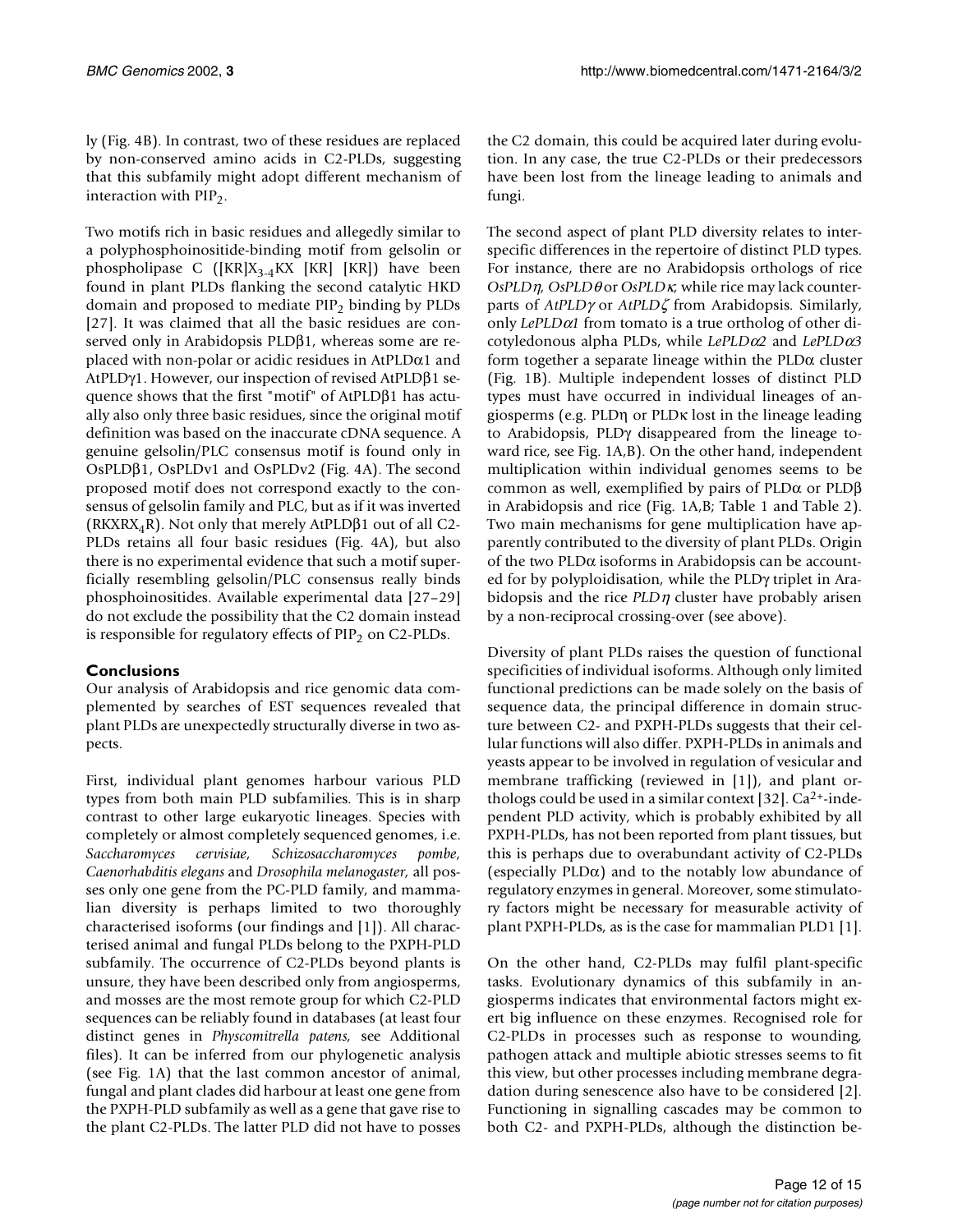tween signalling function and the previously suggested roles does not have to be unambiguous.

Directions for future research on the plant PLD are straightforward. Besides the routinely used biochemical or pharmacological approaches, methods of reverse genetics (including anti-sense silencing and screening for insertional mutants) have to be employed. Partial functional redundancy, which can be expected for some plant PLD isoforms, could be coped with by generation of multiple mutants, accompanied by monitoring of expression of individual genes upon various circumstances and by experimental analysis of promoters. For deeper understanding of PLD regulation and interconnections within cellular context, attention must be focused on possible posttranslation modifications and interacting partners. Coordination of all these approaches has the potential to answer the question why plants farm so many PLDs.

# **Materials and Methods**

For searches of public data we used BLAST toolkit at the [National Centre for Biotechnology Information \( \[http://](http://www.ncbi.nlm.nih.gov/BLAST) www.ncbi.nlm.nih.gov/BLAST] ; [\[33](#page-13-32),[34](#page-13-33)]). Searches were done in parallel with low complexity filter on and off, respectively, other parameters were kept default. All sequence databases containing plant data were exploited, including non-redundant nucleotide database, HTGS, GSS and EST databases and the non-redundant protein database. The final check of these databases was done between January 24, 2002, and January 26, 2002. Rice sequence data generated by Monsanto were searched using BLASTN and TBLAST facility at the rice-research.org web[page \[](http://www.ncbi.nlm.nih.gov/BLAST)[http://www.rice-research.org/\] . Hits from all](http://www.rice-research.org/) [BLAST searches with E-value above 0.1 were not consid](http://www.rice-research.org/)ered for further analysis.

[Multiple alignments were constructed by CLUSTALW](http://searchlauncher.bcm.tmc.edu/multi-align/multi-align.html) (version 1.8) at the BCM Search Launcher ( [http://searchlauncher.bcm.tmc.edu/multi-align/multi-align.html] ; [[35](#page-13-34)]), with default parameters. Manual editing of the alignments was done with the assistance of GENEDOC (Free Software Foundation, Inc.). Alternatively, multiple alignments were constructed using MACAW [[35\]](#page-13-34), with PAM 120 matrix used for protein sequences.

[Exon-intron structures of Arabidopsis PLD genes were pre](http://genes.mit.edu/GENSCAN.html)dicted employing GENESCAN ( [http://genes.mit.edu/ [GENSCAN.html\] ; \[37\]\), GRAIL \[](http://genes.mit.edu/GENSCAN.html)[http://grail.lsd.ornl.gov/](http://grail.lsd.ornl.gov/Grail-1.3/) [Grail-1.3/\] , NetGene2 \[](http://grail.lsd.ornl.gov/Grail-1.3/)[http://www.cbs.dtu.dk/services/](http://www.cbs.dtu.dk/services/NetGene2/) [NetGene2/\] , FGENEP \[](http://www.cbs.dtu.dk/services/NetGene2/)[http://dot.im](http://dot.imgen.bcm.tmc.edu:9331/gene-finder/gf.html)[gen.bcm.tmc.edu:9331/gene-finder/gf.html\] and SpliceP](http://dot.imgen.bcm.tmc.edu:9331/gene-finder/gf.html)[redictor \[](http://dot.imgen.bcm.tmc.edu:9331/gene-finder/gf.html)[http://bioinformatics.iastate.edu/cgi-bin/sp.cgi\]](http://bioinformatics.iastate.edu/cgi-bin/sp.cgi) [. Models proposed by each programme were compared](http://bioinformatics.iastate.edu/cgi-bin/sp.cgi) and final structures were proposed relating to the information from cognate cDNAs, ESTs and multiple align[ments. Rice genes were predicted manually with the](http://bioinformatics.iastate.edu/cgi-bin/sp.cgi) assistance of GENESCAN (with the options set up for maize). These predictions were again checked by comparison with ESTs, cDNAs and protein sequences of PLDs.

[Specific domains in PLD protein sequences were searched](http://smart.embl-heidelberg.de/) by SMART ( [http://smart.embl-heidelberg.de/] ; [[38\]](#page-14-0)) [and the Search Pfam tool \( \[](http://smart.embl-heidelberg.de/)[http://www.sanger.ac.uk/Soft](http://www.sanger.ac.uk/Software/Pfam/)[ware/Pfam/\] ; \[39\]\). Searches for targeting signals were](http://www.sanger.ac.uk/Software/Pfam/) [performed using the TargetP programme \[](http://www.sanger.ac.uk/Software/Pfam/)[http://](http://www.cbs.dtu.dk/services/TargetP/) [www.cbs.dtu.dk/services/TargetP/\] .](http://www.cbs.dtu.dk/services/TargetP/)

Phylogenetic trees were inferred from multiple alignments of protein sequences using appropriate programmes from the PHYLIP package, version 3.57c [\[40](#page-14-2)]. Neighbour-joining trees were constructed as described previously [[41\]](#page-14-3), PROTPARS programme was employed for maximum parsimony methods and confidence of the tree topology was estimated from 500 bootstrap replications. In the case that multiple alignments generated by CLUSTALW were used for phylogenetic inference, regions that could not be aligned unambiguously or containing deletions/insertions had been removed prior. For phylogenetic inference from alignments generated by MACAW only the most conserved boxes were used.

Levels of sequence identity/similarity occasionally noted through the text refer to values calculated by the BLAST 2 Sequences programme [[42\]](#page-14-4) with the low complexity filter off.

# **Note added in proof**

[A reannotation of the Arabidopsis genome released into](http://www.arabidopsis.org/info/genefamily.html) GenBank after submission of the manuscript removes some inaccuracies in predictions of exon-intron structures of PLD genes independently uncovered also by our analysis. An updated list of Arabidopsis PLD genes has been deposited into the TAIR gene families database. [http:// www.arabidopsis.org/info/genefamily.html]

# **Additional material**

# **Additional file 1**

*Corrected versions of coding sequences of previously annotated plant PLD genes* [Click here for file](http://www.biomedcentral.com/content/supplementary/1471-2164-3-2-S1.doc) [\[http://www.biomedcentral.com/content/supplementary/1471-](http://www.biomedcentral.com/content/supplementary/1471-2164-3-2-S1.doc) 2164-3-2-S1.doc]

# **Additional file 2**

*Novel rice PLD genes found in GenBank genomic sequences or Monsanto rice genome draft* [Click here for file](http://www.biomedcentral.com/content/supplementary/1471-2164-3-2-S2.doc) [\[http://www.biomedcentral.com/content/supplementary/1471-](http://www.biomedcentral.com/content/supplementary/1471-2164-3-2-S2.doc) 2164-3-2-S2.doc]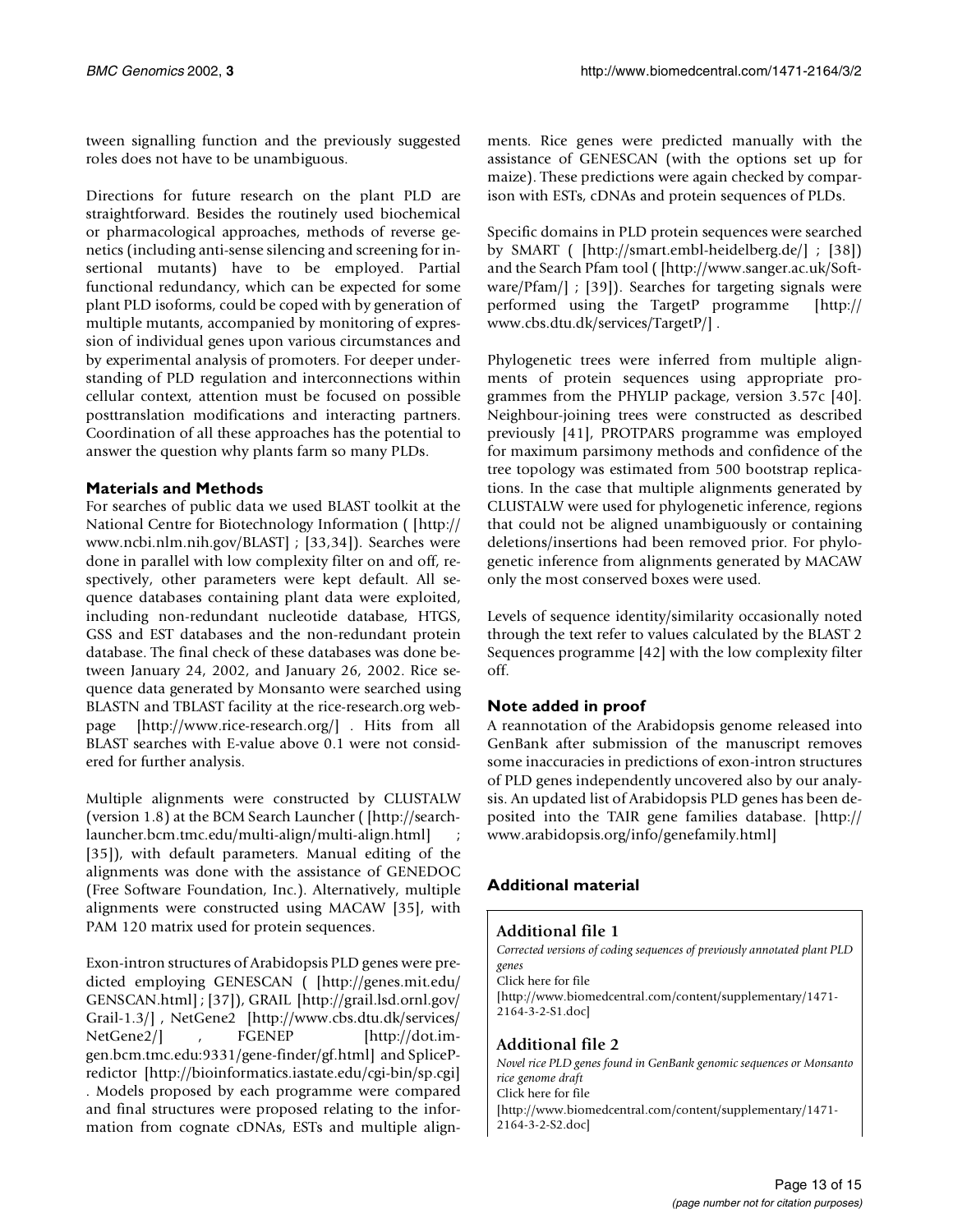## **Additional file 3**

*Protein sequences of plant PLDs used for structural and phylogenetic analysis*

[Click here for file](http://www.biomedcentral.com/content/supplementary/1471-2164-3-2-S3.doc) [\[http://www.biomedcentral.com/content/supplementary/1471-](http://www.biomedcentral.com/content/supplementary/1471-2164-3-2-S3.doc) 2164-3-2-S3.doc]

## **Additional file 4**

*A list of EST sequences used in this study* [Click here for file](http://www.biomedcentral.com/content/supplementary/1471-2164-3-2-S4.doc) [\[http://www.biomedcentral.com/content/supplementary/1471-](http://www.biomedcentral.com/content/supplementary/1471-2164-3-2-S4.doc) 2164-3-2-S4.doc]

#### **Acknowledgements**

This work was supported by MSMT CR LN00A081, J13/98:113100003, and GACR 206/99/1138 grants.

We are highly indebted to Monsanto for being allowed to search their rice genome data and to make the results publicly available. We thank Marta Жadyová for perfect technical assistance.

#### **References**

- <span id="page-13-0"></span>Liscovitch M, Czarny M, Fiucci G, Tang X: Phospholipase D: mo**lecular and cell biology of a novel gene family.** *Biochem* 2000, **345:**401-415
- <span id="page-13-1"></span>2. [Wang X:](http://www.ncbi.nlm.nih.gov/entrez/query.fcgi?cmd=Retrieve&db=PubMed&dopt=Abstract&list_uids=10775762) **Multiple forms of phospholipase D in plants: the gene family, catalytic and regulatory properties, and cellular functions.** *Prog Lipid Res* 2000, **39:**109-149
- <span id="page-13-2"></span>3. Hanahan DJ, Chaikoff IL: **A new phospholipide-splitting enzyme specific for the ester linkage between the nitrogenous base and the phosphoric acid grouping.** *J Biol Chem* 1947, **169:**699-705
- <span id="page-13-3"></span>4. [Wang X, Xu L, Zheng L:](http://www.ncbi.nlm.nih.gov/entrez/query.fcgi?cmd=Retrieve&db=PubMed&dopt=Abstract&list_uids=8051126) **Cloning and expression of phosphatidylcholine-hydrolyzing phospholipase D from Ricinus communis L.** *J Biol Chem* 1994, **269:**20312-20317
- <span id="page-13-4"></span>5. [den Hartog M, Musgrave A, Munnik T:](http://www.ncbi.nlm.nih.gov/entrez/query.fcgi?cmd=Retrieve&db=PubMed&dopt=Abstract&list_uids=11169182) **Nod factor-induced phosphatidic acid and diacylglycerol pyrophosphate formation: a role for phospholipase C and D in root hair deformation.** *Plant J* 2001, **25:**55-65
- <span id="page-13-5"></span>6. [Munnik T, Irvine RF, Musgrave A:](http://www.ncbi.nlm.nih.gov/entrez/query.fcgi?cmd=Retrieve&db=PubMed&dopt=Abstract&list_uids=9512651) **Phospholipid signalling in plants.** *Biochim Biophys Acta* 1998, **1389:**222-272
- <span id="page-13-6"></span>7. [Lein W, Saalbach G:](http://www.ncbi.nlm.nih.gov/entrez/query.fcgi?cmd=Retrieve&db=PubMed&dopt=Abstract&list_uids=11239820) **Cloning and direct G-protein regulation of phospholipase D from tobacco.** *Biochim Biophys Acta* 2001, **1530:**172-183
- <span id="page-13-7"></span>8. [Chapman KD:](http://www.ncbi.nlm.nih.gov/entrez/query.fcgi?cmd=Retrieve&db=PubMed&dopt=Abstract&list_uids=11106793) **Emerging physiological roles for N-acylphosphatidylethanolamine metabolism in plants: signal transduction and membrane protection.** *Chem Phys Lipids* 2000, **108:**221- 229
- <span id="page-13-8"></span>9. [Munnik T:](http://www.ncbi.nlm.nih.gov/entrez/query.fcgi?cmd=Retrieve&db=PubMed&dopt=Abstract&list_uids=11335176) **Phosphatidic acid: an emerging plant lipid second messenger.** *Trends Plant Sci* 2001, **6:**227-233
- <span id="page-13-9"></span>10. [Fan L, Zheng S, Wang X:](http://www.ncbi.nlm.nih.gov/entrez/query.fcgi?cmd=Retrieve&db=PubMed&dopt=Abstract&list_uids=9437863) **Antisense suppression of phospholipase D alpha retards abscisic acid- and ethylene-promoted senescence of postharvest Arabidopsis leaves.** *Plant Cell* 1997, **9:**2183-2196
- <span id="page-13-10"></span>11. [Pappan K, Qin W, Dyer JH, Zheng L, Wang X:](http://www.ncbi.nlm.nih.gov/entrez/query.fcgi?cmd=Retrieve&db=PubMed&dopt=Abstract&list_uids=9054397) **Molecular cloning and functional analysis of polyphosphoinositide-dependent phospholipase D, PLDbeta, from Arabidopsis.** *J Biol Chem* 1997, **272:**7055-7061
- <span id="page-13-11"></span>12. [AGI:](http://www.ncbi.nlm.nih.gov/entrez/query.fcgi?cmd=Retrieve&db=PubMed&dopt=Abstract&list_uids=11130711) **Analysis of the genome sequence of the flowering plant Arabidopsis thaliana.** *Nature* 2000, **408:**796-815
- <span id="page-13-12"></span>13. [Barry GF:](http://www.ncbi.nlm.nih.gov/entrez/query.fcgi?cmd=Retrieve&db=PubMed&dopt=Abstract&list_uids=11244095) **The use of the Monsanto draft rice genome sequence in research.** *Plant Physiol* 2001, **125:**1164-1165
- <span id="page-13-13"></span>14. [Ponting CP, Kerr ID:](http://www.ncbi.nlm.nih.gov/entrez/query.fcgi?cmd=Retrieve&db=PubMed&dopt=Abstract&list_uids=8732763) **A novel family of phospholipase D homologues that includes phospholipid synthases and putative endonucleases: Identification of duplicated repeats and potential active site residues.** *Protein Sci* 1996, **5:**914-922
- <span id="page-13-14"></span>15. [Katagiri T, Takahashi S, Shinozaki S:](http://www.ncbi.nlm.nih.gov/entrez/query.fcgi?cmd=Retrieve&db=PubMed&dopt=Abstract&list_uids=11489173) **Involvement of a novel Arabidopsis phospholipase D, AtPLD**δ**, in dehydration-inducible**

**accumulation of phosphatidic acid in stress signalling.** *Plant J* 2001, **26:**595-606

- <span id="page-13-15"></span>16. [Wang C, Wang X:](http://www.ncbi.nlm.nih.gov/entrez/query.fcgi?cmd=Retrieve&db=PubMed&dopt=Abstract&list_uids=11706190) **A Novel Phospholipase D of Arabidopsis That Is Activated by Oleic Acid and Associated with the Plasma Membrane.** *Plant Physiol* 2001, **127:**1102-12
- <span id="page-13-16"></span>17. [Wang X:](http://www.ncbi.nlm.nih.gov/entrez/query.fcgi?cmd=Retrieve&db=PubMed&dopt=Abstract&list_uids=11337397) **Plant phospholipases.** *Annu Rev Plant Physiol Plant Mol Biol* 2001, **52:**211-231
- <span id="page-13-17"></span>18. Qin W, Dyer JH, Zheng Z, Wang X: **Isolation and nucleotide sequence of the fourth phospholipase D (accession no. Af138281), PLD-gamma 2, from Arabidopsis thaliana. (PGR99-084)** *Plant Physiol* 1999, **120:**635
- <span id="page-13-18"></span>19. Laxalt AM, ter Riet B, Verdonk JC, Parigi L, Tameling WIL, Vossen J, Haring M, Musgrave A, Munnik T: **Characterization of five tomato phospholipase D cDNAs: rapid and specific expression of LePLDbeta1 on elicitation with xylanase.** *Plant* 2001, **26:**237- 247
- <span id="page-13-21"></span>20. [Ueki J, Morioka S, Komari T, Kumashiro T:](http://www.ncbi.nlm.nih.gov/entrez/query.fcgi?cmd=Retrieve&db=PubMed&dopt=Abstract&list_uids=7551587) **Purification and characterization of phospholipase-D (PLD) from rice (Oryzasativa L) and cloning of cDNA for PLD from rice and maize (Zea-mays L).** *Plant Cell Physiol* 1995, **36:**903-914
- <span id="page-13-22"></span>21. Morioka S, Ueki J, Komari T: **Characterization of two distinctive genomic clones (accession nos. AB001919 and AB001920) for phospholipase D from rice (PGR97-076).** *Plant Physiol* 1997, **114:**396
- <span id="page-13-23"></span>22. Almquist KC, Paliyath G: **Cloning and sequencing of a full-length cDNA coding for phospholipase D alpha (Accession Number 201661) from Lycopersicon esculentum Mill. (PGR00-013)** *Plant Physiol* 2000, **122:**292
- <span id="page-13-24"></span>23. [Whitaker BD, Smith DL, Green KC:](http://www.ncbi.nlm.nih.gov/entrez/query.fcgi?cmd=Retrieve&db=PubMed&dopt=Abstract&list_uids=11319019) **Cloning, characterization and functional expression of a phospholipase D alpha cDNA from tomato fruit.** *Physiol Plant* 2001, **112:**87-94
- <span id="page-13-25"></span>24. [Ewing RM, Ben Kahla A, Poirot O, Lopez F, Audic S, Claverie JM:](http://www.ncbi.nlm.nih.gov/entrez/query.fcgi?cmd=Retrieve&db=PubMed&dopt=Abstract&list_uids=10523523) **Large-scale statistical analyses of rice ESTs reveal correlated patterns of gene expression.** *Genome Res* 1999, **9:**950-959
- <span id="page-13-26"></span>25. [Frank W, Munnik T, Kerkmann K, Salamini F, Bartels D:](http://www.ncbi.nlm.nih.gov/entrez/query.fcgi?cmd=Retrieve&db=PubMed&dopt=Abstract&list_uids=10634911) **Water deficit triggers phospholipase D activity in the resurrection plant Craterostigma plantagineum.** *Plant Cell* 2000, **12:**111-124
- <span id="page-13-27"></span>26. [Rizo J, Sudhof TC:](http://www.ncbi.nlm.nih.gov/entrez/query.fcgi?cmd=Retrieve&db=PubMed&dopt=Abstract&list_uids=9632630) **C2-domains, structure and function of a universal Ca2+-binding domain.** *J Biol Chem* 1998, **273:**15879-15882
- <span id="page-13-19"></span>27. [Qin W, Pappan K, Wang X:](http://www.ncbi.nlm.nih.gov/entrez/query.fcgi?cmd=Retrieve&db=PubMed&dopt=Abstract&list_uids=9353280) **Molecular heterogeneity of phospholipase D (PLD). Cloning of PLDgamma and regulation of plant PLDgamma, -beta, and -alpha by polyphosphoinositides and calcium.** *J Biol Chem* 1997, **272:**28267-28273
- <span id="page-13-28"></span>28. [Zheng L, Krishnamoorthi R, Zolkiewski M, Wang X:](http://www.ncbi.nlm.nih.gov/entrez/query.fcgi?cmd=Retrieve&db=PubMed&dopt=Abstract&list_uids=10777500) **Distinct Ca2+ binding properties of novel C2 domains of plant phospholipase dalpha and beta.** *J Biol Chem* 2000, **275:**19700-19706
- <span id="page-13-29"></span>29. [Pappan K, Wang X:](http://www.ncbi.nlm.nih.gov/entrez/query.fcgi?cmd=Retrieve&db=PubMed&dopt=Abstract&list_uids=10441386) **Plant phospholipase Dalpha is an acidic phospholipase active at near-physiological Ca(2+) concentrations.** *Arch Biochem Biophys* 1999, **368:**347-353
- <span id="page-13-30"></span>30. [Hodgkin MN, Masson MR, Powner D, Saqib KM, Ponting CP, Wake](http://www.ncbi.nlm.nih.gov/entrez/query.fcgi?cmd=Retrieve&db=PubMed&dopt=Abstract&list_uids=10660303)lam M<sub>I</sub>: Phospholipase D regulation and localisation is de**pendent upon a phosphatidylinositol 4,5-biphosphatespecific PH domain.** *Curr Biol* 2000, **10:**43-46
- <span id="page-13-20"></span>31. [Sciorra VA, Rudge SA, Prestwich GD, Frohman MA, Engebrecht J,](http://www.ncbi.nlm.nih.gov/entrez/query.fcgi?cmd=Retrieve&db=PubMed&dopt=Abstract&list_uids=10545103) [Morris AJ:](http://www.ncbi.nlm.nih.gov/entrez/query.fcgi?cmd=Retrieve&db=PubMed&dopt=Abstract&list_uids=10545103) **Identification of a phosphoinositide binding motif that mediates activation of mammalian and yeast phospholipase D isoenzymes.** *EMBO J* 1999, **18:**5911-5921
- <span id="page-13-31"></span>32. Munnik T, Musgrave A: **Phospholipid signaling in plants: holding on to phospholipase D.** *Sci STKE* 2001, **111:**PE42
- <span id="page-13-32"></span>33. [Altschul SF, Gish W, Miller W, Myers EW, Lipman DJ:](http://www.ncbi.nlm.nih.gov/entrez/query.fcgi?cmd=Retrieve&db=PubMed&dopt=Abstract&list_uids=2231712) **Basic local alignment search tool.** *J Mol Biol* 1990, **215:**403-410
- <span id="page-13-33"></span>34. [Altschul SF, Madden TL, Schaffer AA, Zhang JH, Zhang Z, Miller W,](http://www.ncbi.nlm.nih.gov/entrez/query.fcgi?cmd=Retrieve&db=PubMed&dopt=Abstract&list_uids=9254694) [Lipman DJ:](http://www.ncbi.nlm.nih.gov/entrez/query.fcgi?cmd=Retrieve&db=PubMed&dopt=Abstract&list_uids=9254694) **Gapped BLAST and PSI-BLAST: a new generation of protein database search programs.** *Nucleic Acids Res* 1997, **25:**3389-3402
- <span id="page-13-34"></span>35. [Thompson JD, Higgins DG, Gibson TJ:](http://www.ncbi.nlm.nih.gov/entrez/query.fcgi?cmd=Retrieve&db=PubMed&dopt=Abstract&list_uids=7984417) **Clustal-W – improving the sensitivity of progressive multiple sequence alignment through sequence weighting, position-specific gap penalties and weight matrix choice.** *Nucleic Acids Res* 1994, **22:**4673-4680
- 36. Schuler GD, Altschul SF, Lipman DJ: **A workbench for multiple alignment construction and analysis.** *Prot Struct Fund Genet* 1991, **9:**180-190
- <span id="page-13-35"></span>37. [Burge C, Karlin S:](http://www.ncbi.nlm.nih.gov/entrez/query.fcgi?cmd=Retrieve&db=PubMed&dopt=Abstract&list_uids=9149143) **Prediction of complete gene structures in human genomic DNA.** *J Mol Biol* 1997, **268:**78-94